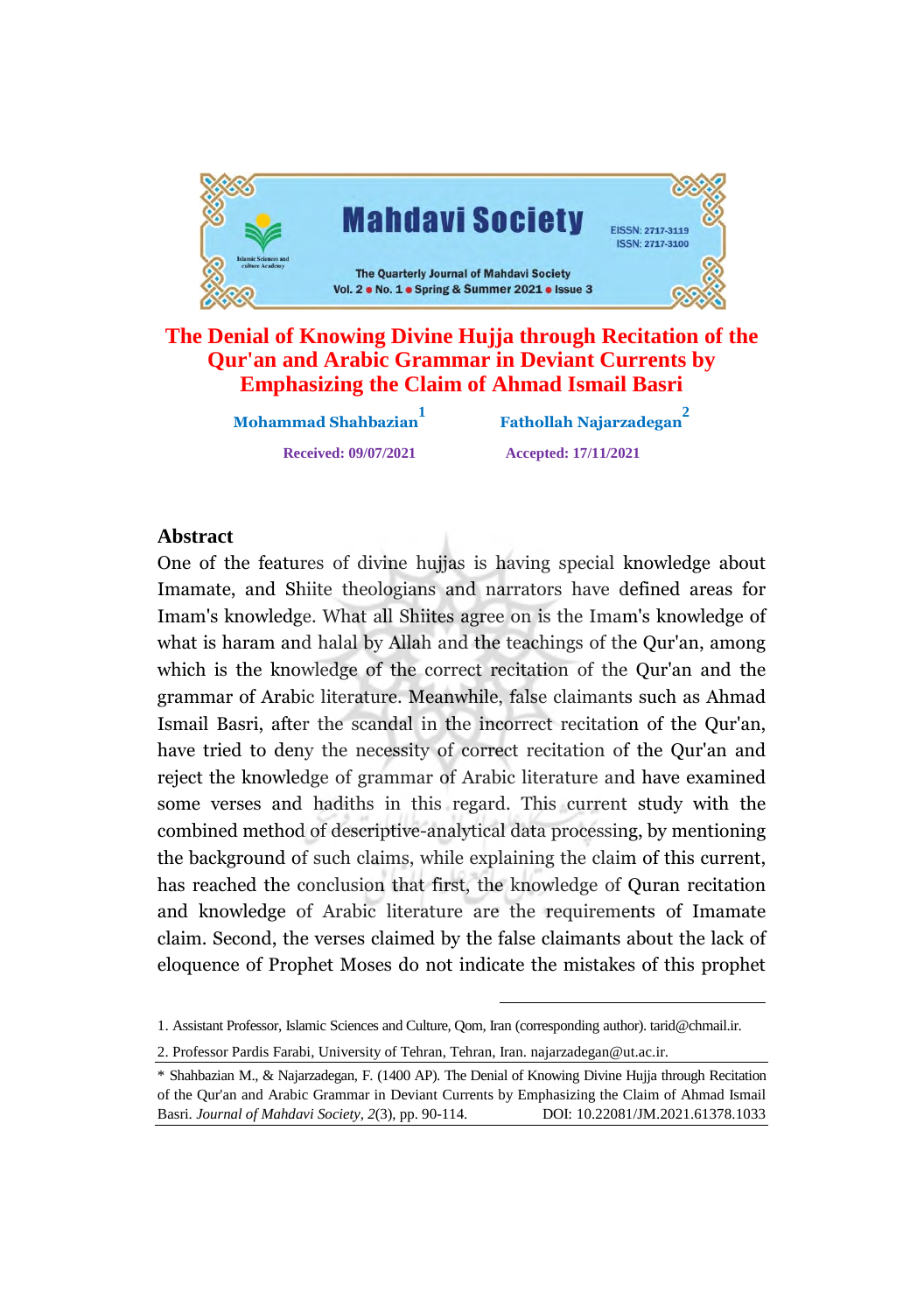in the incorrect recitation, but rather is the lack of eloquence in communication. Thirdly, the claimed narrations - which are weak in terms of the document and the sources of narrations - refer to the excesses in Arabic literature and the change in the Qur'an with ijtihads without reason.

#### **Keywords**

Science, recitation of the Qur'an, rules of the Qur'an, science of divine hujja, deviant currents, Ahmad Ismail Basri.

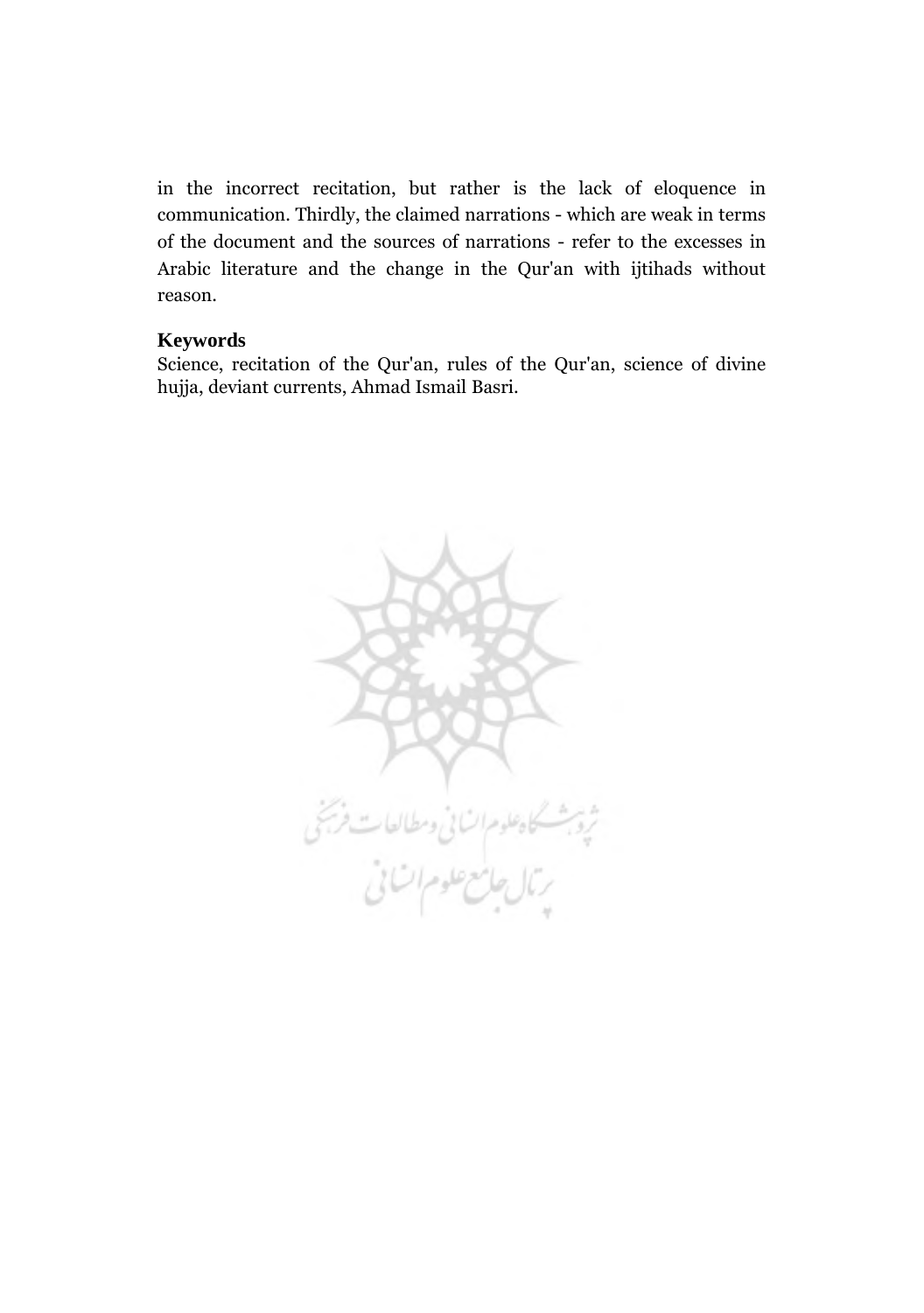



## چکیده

یکی از ویژگیهای حجج الهی، دارابودن علم مخصوص بـه امامـت اسـت و متکلمـان و محـدثان شـیعه محدودههایی را برای علم امامﷺ تعریف کردهاند. آنچه تمام شیعیان بر آن اتفاق دارند علم امام بـه حـلال و حرام الهي و معارف قرآني است كه از جمله معارف آن، علم بـه قرائـت صـحيح قـرآن و قواعـد ادبيـات عرب ذکر شده است. در این میان، مدعیان دروغینبی هماننـد احمـد اسـماعیل بصـری، پـس از رسـوایی در قرائت ناصحیح قر آن، در نفی ضرورت قرائت صحیح قر آن و مذمت علـم بـه قواعـد ادیبـات عـرب تـلاش کردهاند و به برخی از آیـات و روایـات در ایـن زمینـه پرداختهانـد. ایـن تحقیـق بـا روش آمیـزهای تلفیقـی و دادهپردازی توصیفی- تحلیلی، با ذکر پیشینهای از این نوع ادعاها، ضمن تبیین ادعای این جریان بدین نتـایج رسیده است که نخست علم قرائت قرآن و آگاهی از ادبیات عرب از لوازم ادعای امامت است. دوم آیـات مورد ادعای مدعیان دروغین درباره عدم فصاحت حضرت موسی ﷺ دلالتـی بـر اشـتباهات ایـن پیـامبر در قرائت اشتباه ندارد، بلکه نهایتاً سخن در عدم فصاحت در ابلاغ است. سـوم مـراد روایـات مـورد ادعـا ـ کـه دچار ضعف در سند و منابع نقلّاند ـ افراط در ادبیات عرب و تغییر در قرآن با اجتهادهای بدون دلیل است.

### كليدواژهها

علم، قرائت قرآن، قواعد قرآن، علم حجت الهي، جريانهاي انحرافي، احمد اسماعيل بصري.

| tarid@chmail.ir                  | ۱. استادیار پژووهشگاه فرهنگ و علوم اسلامی، قم، ایران (نویسنده مسئول).                                    |
|----------------------------------|----------------------------------------------------------------------------------------------------------|
| najarzadegan@ut.ac.ir            | ۲. استاد پردیس فارابی دانشگاه تهران، تهران، ایران.                                                       |
|                                  | * شـهبازيان محمـد؛ نجارزادگـان، فـتح لله. (١۴٠٠). نفـي علـم حجـت الهـي بـه قرائـت قـرآن و قواعـد عـرب در |
|                                  | جريانهاي انحرافي با تأكيد بر ادعاي احمد اسماعيل بصري. دوفصلنامه علمي-تخصصي جامعـه مهـلـوي، ٣)٢،          |
| DOI: 10.22081/JM.2021.61378.1033 | صص ۹۰–۱۱۴.                                                                                               |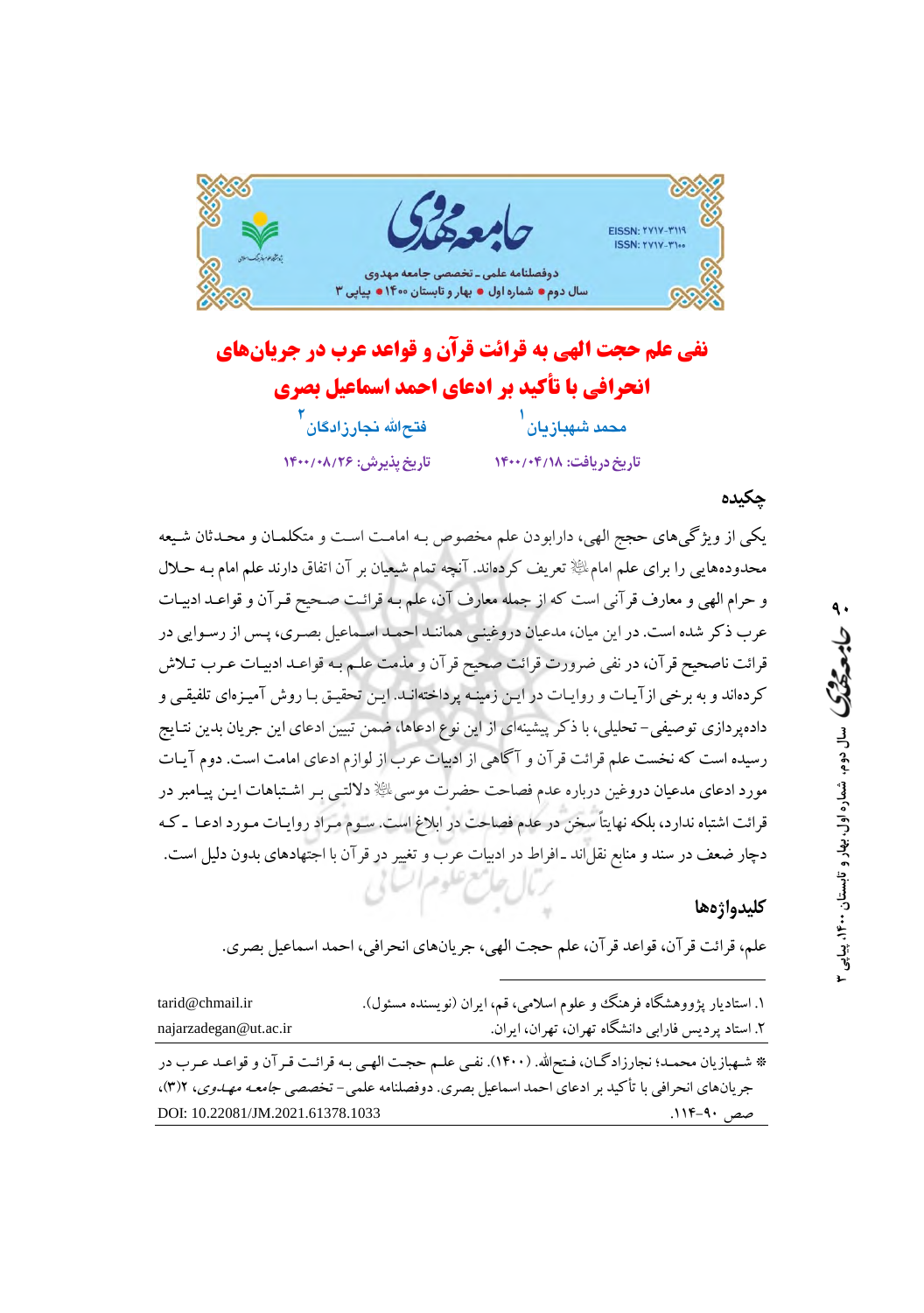عالمان اماميه علم و دانايي را از لوازم حجت الهي و مدعى امامت دانستهاند (طوسى، ١٣٨٢، ج۱، ص ۲۴۶). این ویژگی از رهگذر عقل و نقل قابل اثبات است و آیـات قـرآن (زمـر، ۹) و روایات (کلینی، ۱۴۰۷ق، ج۱، صص ۲۰۲ و ۲۱۲) بر آن دلالت می کنند. امام صـادق $\mathbb{P}^1$  در پاسـخ به پرسش یکی از پارانش که راهی برای شناخت حجت حـق از مـدعی باطـل را جویـا شده، علم و دانـش را از معیارهـای تشـخیص ذکـر مـی کنـد (صدوق، ۱۳۶۲، ص ۲۰۰). بنـابر تعدادی از روایات، تقیه نیز مانع بروز علم در امام نیست و چنانچـه امـام سـابق ناچـار بـه مصلحتسنجی و تقیه گردد و امور مادی خود را به افراد متعددی وصیت کند، این علـم است که راه را بر شیعیان آشکار می کند و آنان امـام بعـدی را شناسـایی می کننـد (کلینـی، ۱۴۰۷ق، ج۱، ص ۳۷۹).

درباره اینکه محدوده حداکثری علم امام تا چه انـدازه اسـت، میـان برخـی متکلمـان شيعه بحث و گفتگو است (مفيد. ١٤١٣ق، ص ۶۷: سيد مرتضى، ١٤١٠ق، ج٢، ص ٣٠: طوسى، ١٣٨٢، ج ۱، ص ۲۵۲؛ طوسـی، ۱۳۷۵، ص ۱۹۲، مجلسـی، ۱۴۰۳ق، ج۲۶، ص ۱۹۳؛ جمعـی از نویســندگان، ۱۳۸۱، ص ۱۶۷)؛ اما هیچ یک از شیعیان تردید ندارد که میزان غیر قابل انکـار در علـم امـام، آشـنایی وي با قرآن، معارف ديني و احكام اسلامي است و شناخت كامـل حـلال و حـرام الهـي، جزء جدابي نايذير ويژگي هـاي حجـت الهـي اسـت (كلينـي، ١٤٠٧ق، ج١، ص ٢١٣). همچنـين شیعه معتقد است امام مهدیﷺ همانند دیگر ائمه قبل از خود متصف به عالم ترین فـرد در دوران خود گردیده و تمام علوم انبیا و ائمه قبل از خـود را در اختیـار دارد و یکـی از راههای شناسایی افرادی که ادعای امامت و مهدویت دارند، بهرهگیـری از همـین طریـق است (نعمانی، ۱۳۹۷ق، ص ۲۱۴). این معیار، ابزاری در مسیر تاریخ قرار گرفته و عالمانی هماننــد شيخ صـدوق (صدوق، ١٣٩٥ق، ج١، صـص ٥٨ و ١٠٧) و شـيخ طوسـي (طوسـي، ١٤١١ق، ص ٢٢٢)، علمنداشتن جعفر كذاب را شاهدي بر بطلان ادعاى او دانسـتهاند و شـيخ صـدوق سـخن ابن قبه را یادآور می شود که جعفر بن علی الهادی نمی دانسته حد زکات چه مقـدار بـوده و به قیاس باطل روی آورده است (صدوق، ۱۳۹۵ق، ج۱، ص ۱۰۳).

یکی دیگر از ویژگیهای علم امام آگاهی و تسلط او به زبانهای مختلف است و از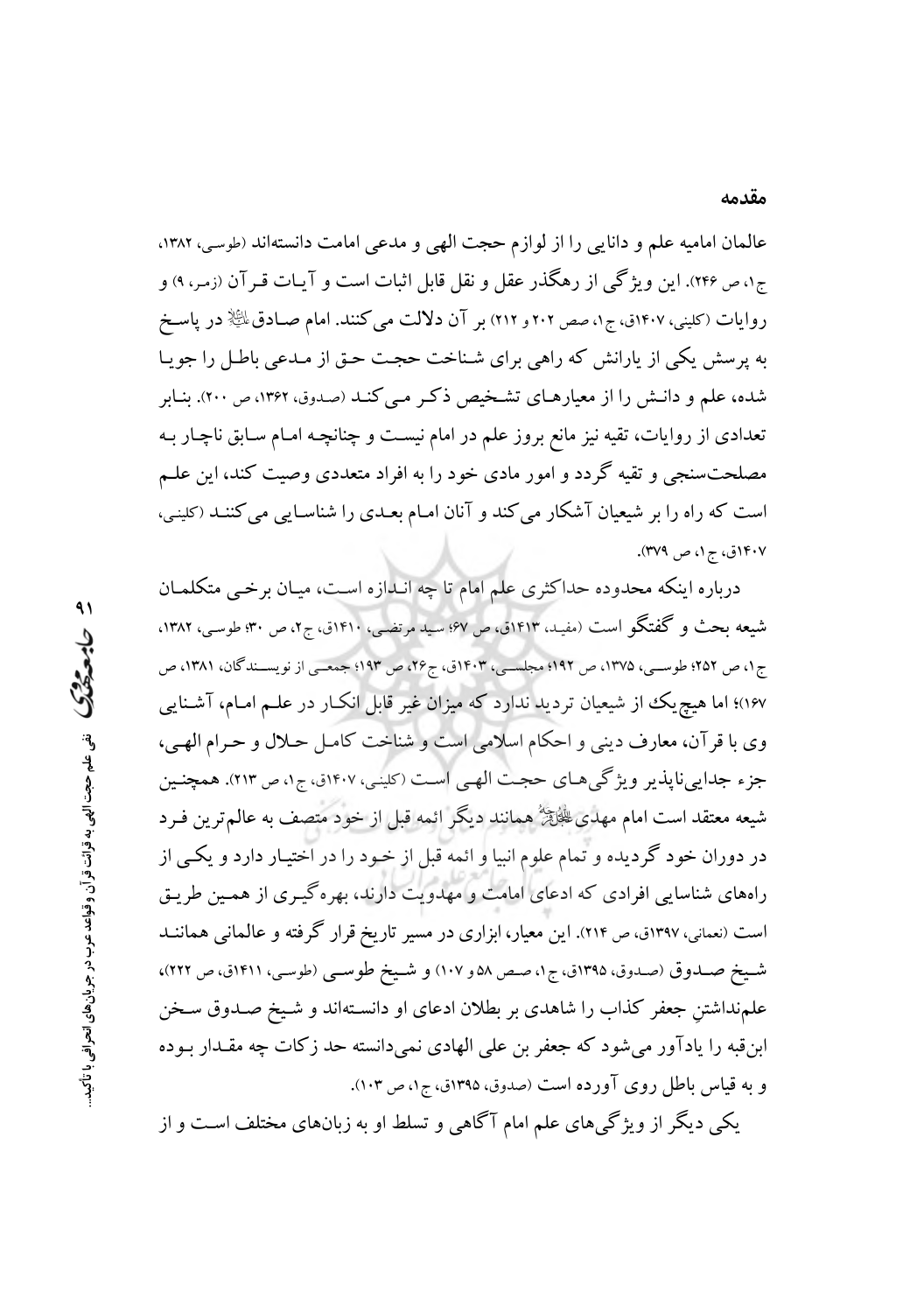این منظر نه تنها باید امام عـالـم بـه زبـانهـای متعـدد باشـد (شـهبازیان، رضـانژاد، ۱۳۹۵)، بلکـه حداقل بايد عربي و زبان قرآن را به بهترين وجه ارائه دهد. از پايههاي صـحيحخـواني قـرآن و عبارتهاي عربي، تسلط بر قرائت صحيح و اِعراب آن است و هيچ فـردي نمي توانـد خـود را حجت الهي بداند؛ اما از هنر قرائت صحيح و تسلط بر ادبيات عرب بي بهره باشد. اين مهـم در روایات مختلف به تصریح ذکر شـده اسـت و یـک مسـلمان موظـف اسـت آداب صـحیح خوانی عبارتهای عربی را بیاموزد (صدوق، ۱۳۶۲، ج۱، ص ۲۵۸) تـا قـرآن (کلینی، ۱۴۰۷ق، ج۲، ص ۶۱۵) و روایات اهل بیت الچَلِیْمُ (کلینی، ۱۴۰۷ق، ج۱، ص ۵۳) را بهدرستی قرائت کند.

شیعه و اهل سنت بر این مطلب اتفاق نظر دارند کـه بنـابر آیـات الهـی قـرآن بـه زبـان عربی فصیح و بدون ابهام نازل شده (یوسف، ۲؛ نحل، ۱۰۳) و حضرت رسولﷺ امتیـاز خـود را فصاحت در زبان عربی دانسته و دلیل آن را نزول قرآن بر خود برشمرده است (صدوق، ۱۴۰۳ق، ص ۳۲۰). حضرت على اللَّهِ اولين ايجادكننده علم نحو و قواعد قرائت صـحيح مـتن عربی بود و آن را به ابواسود دؤلی (از یاران خاص ایشان) آموزش داد (حر عاملی، ۱۴۱۸ق، ج۰، ص ۶۸۰). شیخ مفید بابی را در اعتبار و اهمیت توجه به نکات ادبیات عرب می گشـاید و روایت بنیانگذاری علم نحو توسط حضـرت علـی،ﷺ را بیـان می کنـد و اقـوالی را در جایگاه علم نحو متذکر می شود (مفید، ۱۴۱۳ق، ص ۹۲). ابن ادریـس و سـید بـن طـاووس نیـز تصریح کردهاند که با تغییر در اعراب قـرآن معنـای احادیـث تغییـر خواهـد کـرد و لازم است كه فرد در مقام فهم دين و انتقال صحيح آن بـه ادبيـات عـرب مسـلط باشـد (حلـي، ۱۴۱۰ق، ج۲، ص ۱۵۵؛ ابن فهد، ۱۴۰۷ق، ص ۲۸).

تحریف گران دین به این سخن بـدیهی هجـوم آوردهانـد و افـرادی را میتـوان ذکـر كرد كه در فصاحت در بيان، تسلط خود بر ادبيـات عـرب و قرائـت صـحيح قـرآن را بـا توجیهاتی سخیف تردید ایجاد کردهاند و صـحت در قرائـت و فصـاحت در گفتـار را از لوازم عصمت و علم نمیدانند و تلاش کردهاند با بهانـههـای واهـی ماننـد اینکـه «کسـی سخنان من را نمي فهمد»، «قرآن آنگونه است كه من مي خوانم»، «قواعد عربي و ادبيـات گفتاری تابع من است؛ نه من تابع آنان» یا «من دارم از آسمان خبـر مـیدهم و بـا زمینیـان کاري ندارم» بي سوادي و اشتباهات خو د را مخفي کنند.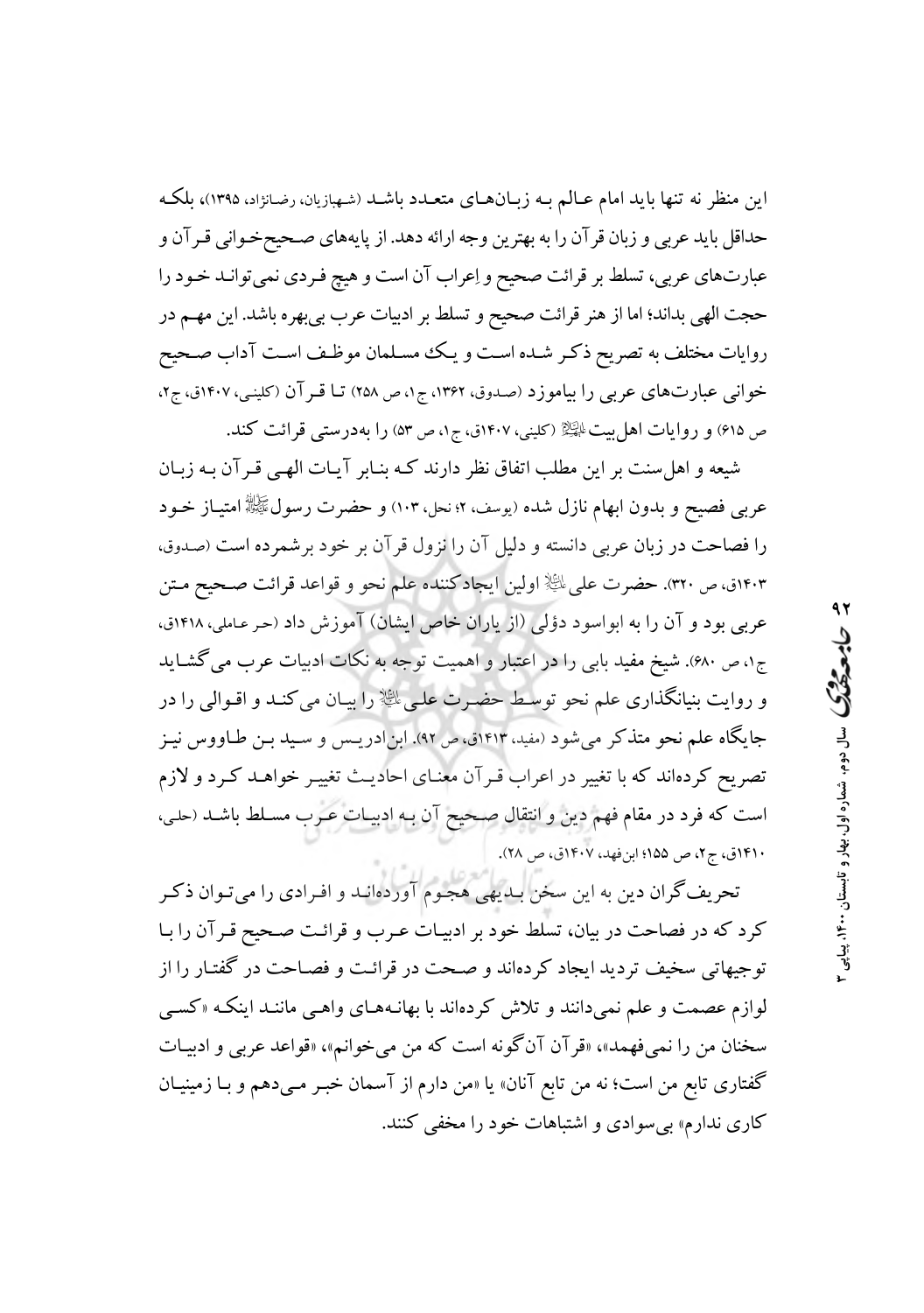۱. پیشینهشناسی سخن مدعیان در نفی علم به قواعد عربی و قرائت صحیح همان گونه که در قر آن و روایات سنتها و قواعد ثابتی برای هدایت معرفی شـده اسـت، نظام باطل نیز دارای شیوهها و قواعد ثابتی است که پـافتن آنهـا می توانـد نقـد و شـناخت بدعتهای یک جریان انحرافی را برای جامعه دینی آسان تر کنـد. یکـی از اشـتراکات موجود در میان مدعیان دروغین مهدویت تسلطنداشتن بـر مبـانی دینـی و تضـاد آشـکار برخی از آرای آنان با شریعت است. از طرفبی آنـان دریافتـهانـد تقابـل مسـتقیم بـا مبـانی دینبی، متن قرآن و روایات، چالشی در جذب دینداران به سوی آنان و مسیری بـرای نقــد آنیان توسیط عالمیان دینبی است. این چیالش منجیر گردیید تیا ترفنیدهایی ماننید «بی|عتبارنامیدن منابع اخذ دین، به بهانههایی چون تحریف قرآن و جعلی بودن روایـات»، «ادعای دریافت دین از راههایی غیر از قرآن و حدیث چون مکاشفه، الهام و حضـور در ملکوت» و «عـدم ضـرورت قرارگـرفتن ولـي خـدا در چـارچوب مسـائل قطعـي عقـل و شريعت» رخ نمايان كند و مدعيان دروغين از آنها در توجيه اشتباهاتشان بهره گيرند.

سیدمحمد فلاح یکی از مدعیان نیابت و زمینهسـازی اسـت کـه در نفـی اعتبـار تمـام احادیث موجود در کتابهای روایی همانند الکافی تلاش کرده و منبع سـخنان خـود را برگرفته از الهامات آسمانی ذکر کرده است (فلاح، بیتا، ص ۲۶) مهدی پ. ` مدعی دیگری است که علم را تخطئه کرده و گفته است: «علما با الفاظ سیر و کیار دارنید؛ در حالی کیه بايد با دل به خدا رسيد» (دادسراي ويژه روحانيت، جـزوه شـماره ١٨. بـازخواني پرونـده

۱. این فرد در سال ۱۳۴۴ شمسی متولد شد و تحصیلات خود را تا دوم دبیرستان ادامه داد و پس از ورود بـه حـوزه علمیه، به مدت سه سال دروس طلبگی را خواند و سپس ادامه نداد. او با خـروج از حـوزه بـه کارهـای شخصـی خود مشغول شد. از سال ۱۳۶۷ش ادعاهایی مبنی بر عنایت اهل بیت ایلیه به خود، کسب علم از امام صـادق $\mathbb{R}$  و دیدن رؤیاهایی در عظمت جایگاهش نزد اهل بیت ﷺ مطرح کرد .همچنین علی(غم عدم انتساب او به خانــدان اهل بیت، وی مطابق رؤیایی، خود را سید دانست و پس از آن از عمامه سیاه به جای عمامه سـفید اسـتفاده کـرد. این فرد ادعا می کرد امام دوازدهم در سال ۲۵۵ ق از جسم خود عـروج کـرده اسـت؛ امـا در هـر زمـان و مكـان بخواهد جسمي را خلق مي كند كه ظرفيت وجـودي آن روح را داشـته باشـد و در آن ظهـور و بـروز مـي كنـد؛ ازاینرو در بازی با الفاظ، خود را مهدیالأمه دانسته که تمام علوم امام زمان به او منتقل شده و در عمـل خـود را همان امامی که انتظار ظهور او میرود عنوان می کند.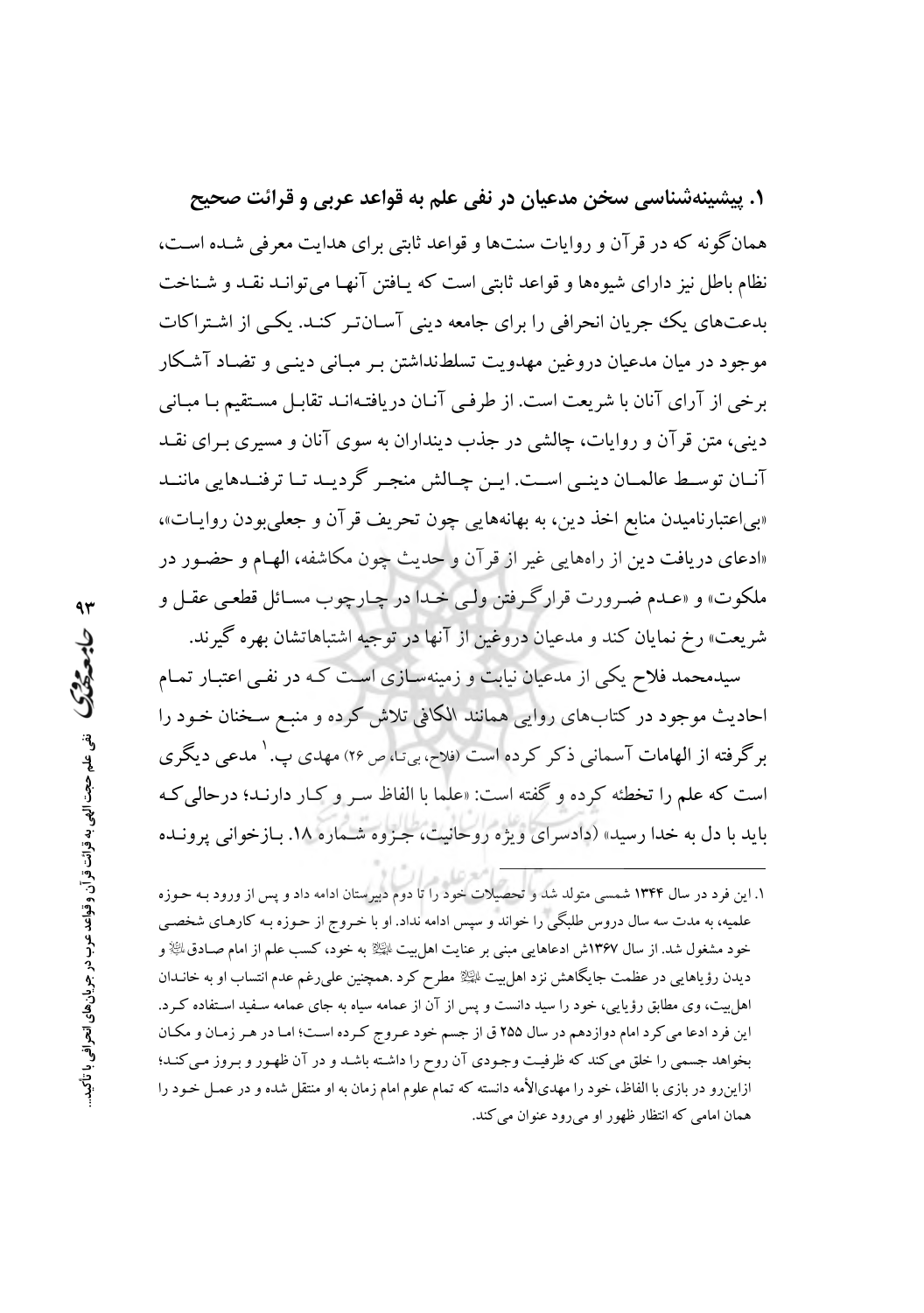يكِ روحاني نميا). علي يعقوبي ` مبدعي است واسطه فيض ميبان امبام مهيديﷺُ و دینداران است و سخنان بدون دلیل خود را برگرفته از معلمـی آسـمانی دانسـته (حجـامی، بیته ص ٢٨) و به بی اطلاعی خود از علوم قرآن، حدیث و دیگر علوم مرتبط بـا فهـم دیـن اعتراف کرده و در استدلال در بی نیازی از آنها می گوید:

بنده را می بینید که بعضی وقتها کلمـات را اشـتباه میگـویم. از همـین جـا نتیجـه بگیرید که بنده امی هستم. می بینید علوم تفسیری بلد نیستم؛ می بینید علـوم حـدیثی بلد نیستم؛ می بینید صرف و نحـو را درسـت و حسـابی بلـد نیسـتم؛ از اینجـا نتیجـه بگیرید که بنده به محبت الهی پشیزی از این سوادهای امـروزی را نـدارم (حجـامی، په تا، ص ۲۴).

وی با این استدلال، لزوم مراجعه به فقهـا را بـرای فهـم مطالـب ديـن اعـم از قـرآن و حدیث، باطل میداند و بر ضرورت تبعیت از او به دلیل اطلاع از اخبـار آسـمانی تأکیـد می کند (حجامی، بی تا، ص ٢٩). این مدعی در حالی به دیپدهها و یافتههای آسیمانی خود استدلال کرده و این یافتهها را برتر از استنباطهای فقهی و علمـی عالمـان دانسـته کـه در موارد متعددی سخنانی خلاف عقل و مبانی دینی مطرح کرده ویس از تـذکر مریـدانش په وي چنين توجيه آورده است:

بعضی اوقات که بیشتر بررسی می کنم، می بینم کـه در بررسـی هـایم انـدکـی اشـتباه کردهام. امشب می خواهم سه مورد از اشتباهاتم را خدمت شما عرضه کنم تا... آنها را اصلاح کرده باشیم (حجامی، بیتا، ص ۳۸). در عبارتی دیگر و با تذکر یکی از شاگردانش، به اشتباه خـود در تحلیـل آیـه «عـالِمُ

الْغَيبِ فَلا يظْهِرُ عَلى غَيبهِ أَحَدا» (جن، ٢۶) پي برده است و چنين اعتراف مي كند: گفتم من خودم را به دست صاحب سپردم؛ ولی فکر نمـی کنم اشـتباه شـده باشـد.

۱. یعقوبی در سال ۱۳۴۴ در مشهد متولد شده، وی بعد از تحصیلات ابتدایی و اخذ دیپلم وارد دانشگاه و در رشته یز شکی مشغول به تحصیل می شود ولی بعد از یك ترم تحصیل در این رشته اقـدام بـه تـرك تحصـیل و شـروع بـه تحصیلات و مطالعات غیرمنظم و غیرآکادمیك معارف اسلامی می كند و در این رابطه بـه دیگـران می گویــد بـه علومی دسترسی پیدا کردهام که علم پزشکی و بسیاری از علوم دیگر در آن مستتر است).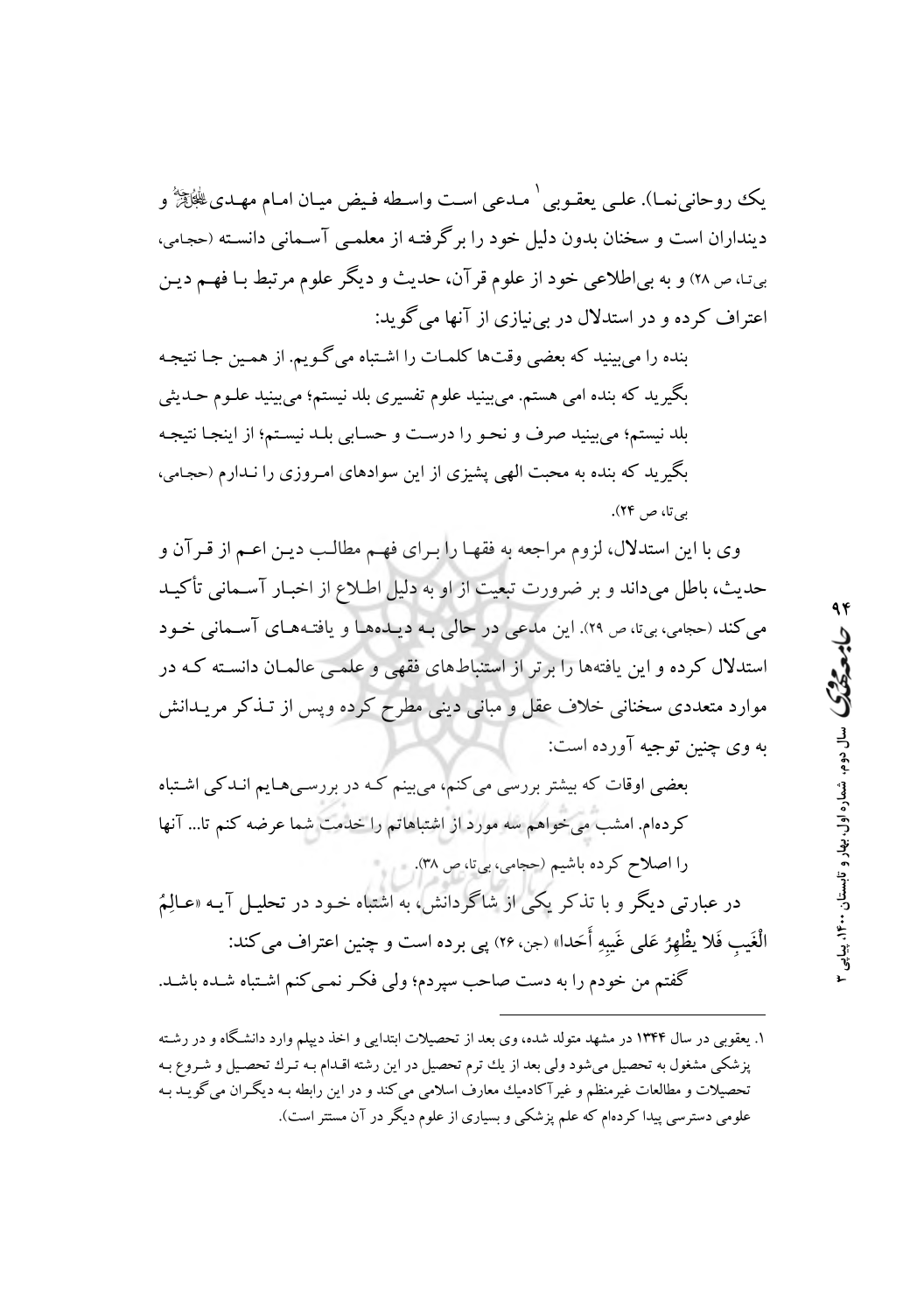به معنای آیـه نگـاه کـردم، دیـدم کـه بلـه، مثـل اینکـه مـا اشـتباه کـردیم (حجـامی، بي تا، ص ۴۷).

مدعی دیگر علیرضا پیغان است. این فرد با اینکه خود را امام چهاردهم و وارث علـم حضرت مهدي ﷺ معرفي مي كرد، از پاسخ به ابتـدايي ترين سـؤالات نيـز درمانـده بـود. وی علی رغم اینکه ادعا دارد من تمام علوم اهل بیت را در اختیـار دارم در هنگـام قرائـت قرآن آیـات را اشـتباه تلفـظ می کنـد و زمـانی کـه از پاسـخ پرسـش۵ای فقهـی درمانـده می شود، به کارشناس پرونده خود می گوید: «بهصراحت به شـما گفتـهام کـه بسـیاری از احکام هست که من نمی دانم». <sup>۱</sup>

علي محمد شيرازي (باب) مؤسس فرقـه «بابيـه» از اوليـات مسـائل شـرعي و حـلال و حرام بی|طلاع بود و در پرسش از میزان نصف یک پنجم، آن را یک سوم دانسته است و آنقدر درک نداشته که بداند نصف یک پنجم، یک دهم میشود نـه یـک سـوم (نجفی، ۱۳۸۳ش، ص ۲۳۱). در ادامه پرسشهای علمی و عدم پاسخگویی وی، ناصرالدین میـرزا بـه محمدشاه قاجار چنین می نویسد:

بعد از آن حاجي ملا محمود پرسيد: در حـديث وارد اسـت كـه مـأمون از جنـاب رضاءٌ لِكَيْلَا سؤال نمود كه دليل بر خلافت جيدٌ شيما چيست؟ حضيرت فرمبود: آيـه «أنفسنا». مأمون گفت: «لو لا نساؤنا»؟ حضـرت فرمـود: «لـو لا أبناؤنـا» ايـن سـؤال و جواب را تطبیق بکن و متعدّی را بیان نما. ساعتی تأمل نموده، جواب نگفت. بعد از آن مسائلی چند از فقه و سایر علوم پرسیدند.

جواب گفتن نتوانست. حتى از مسائل بديهيه فقـه از قبيـل شـك و سـهو پرسـيدند. ندانست و سر به زیر افکنده، باز از آن سخنهای بی معنی آغاز کرد کـه مـن همـان نورم که به طور تجلی کرد؛ زیرا کـه در حـدیث اسـت کـه آن نـور، نـور یکـم از شیعیان بوده است. این غلام گفت: از کجا که آن شیفته تـو بـودی، شـاید نـور مـلا مرتضی قلبی بود، بیشتر از پیش تر شرمگین شد و سر بـه زیـر افکنـد. چـون مجلـس

۱. فایل تصویری این مطلب در آرشیو گروه فرق و ادیان مرکز تخصصی مهدویت حوزه علمیه قم موجود است.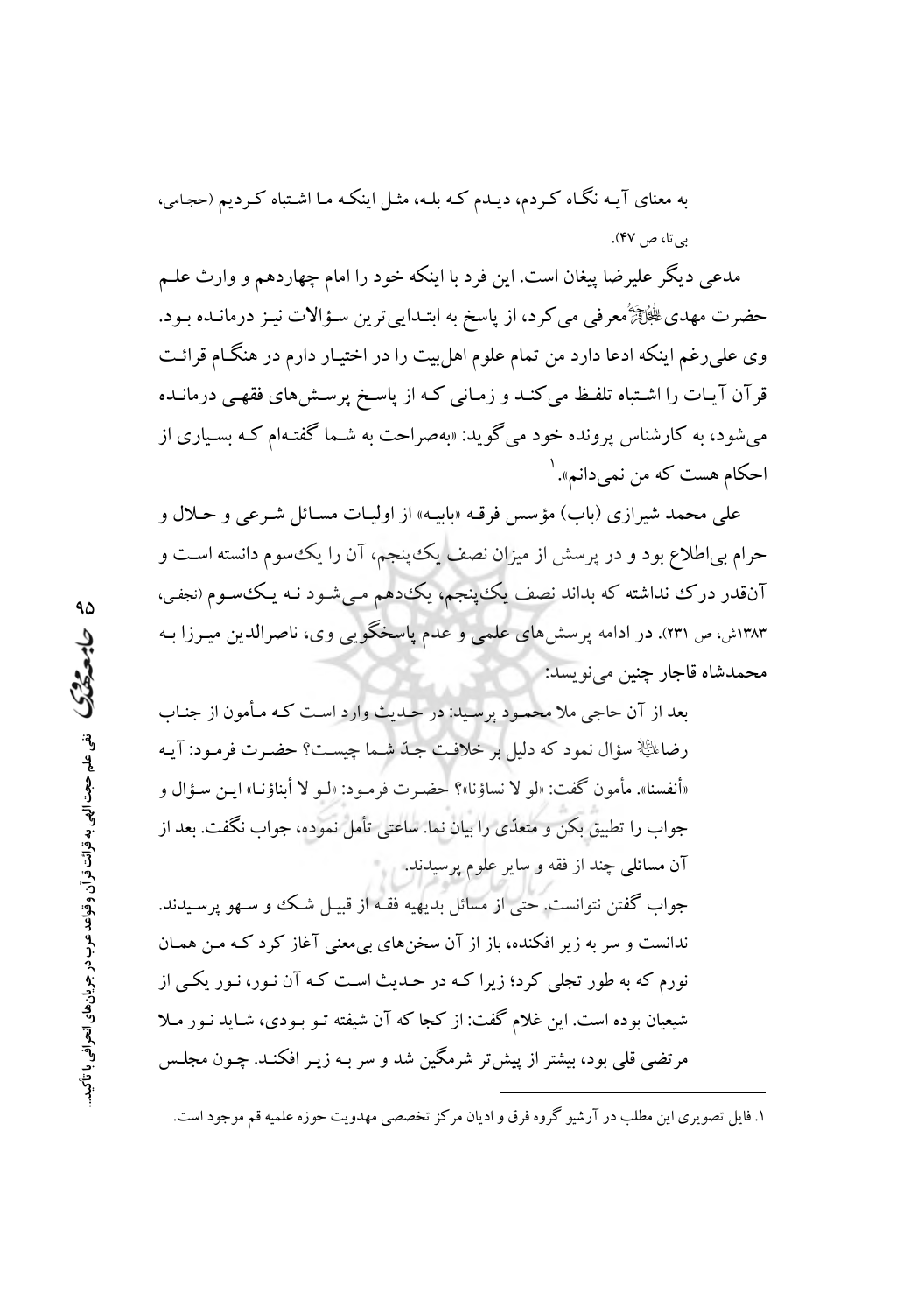گفتگو تمام شد، جناب شیخ|لاسلام را احضـار کـرده، بـاب را چـوب زده و تنبیـه معقول نمود و توبه و بازگشت و از غلطهای خود انابه و استغفار کرد و التزام یا بـه مهر هم سیرده که دیگر از این غلطها نکنـد و الان محبـوس و مقیـد اسـت (نجفـی، ١٣٨٣، ص ٢٣۴).

این مدعی از ادبیات عرب و علم صرف و نحو بی بهره بود و درحالی که کتاب «بیان» خود را از اعجاز الهی (شیرازی، بیتا، ص ١٢) و برتر از متن قـر آن مـیدانسـت (شیرازی، بیتا، صص ۴ و ۵۵) اشکالات لغوی و عبارتی بسیاری را می توان در آن جستجو کرد؛ برای نمونه در لغت عرب اگر واژهاي بـا عنـوان «افعـل تفضـيل» بيايـد، نهايـت كمـال از آن فهميـده می شود و نمی توان آن را با کلماتی مانند (تر) نهایت بیشتری داد؛ مـثلاً در عربـی کلمـه «عظیم» به معنای بزرگ، اگر بخواهد کمال و نهایتی پیدا کنـد، بهصـورت «اعظـم» ذکـر می شود، یعنبی «بـزرگـُ تـر» و نمی تـوان در ادبیـات عـرب بـرای «بـزرگـُ تـر» از عبـارت «اعظمتر» استفاده کرد یا نمبی توان برای بزرگءتر از بزرگءتر، کلمه «اعظم» را آورد. این دستورالعمل ساده در کتابی که ادعای معجزهبودن برای آن شده است، وجـود دارد و علمیمحمد شیرازی نتوانسته آن را درک کند. او همچنین در مواردی می گوید: ادنی تر و اعظم تر (ر.ک: شیرازی، بی،تا، صص ۵، ۹، ۱۹۹؛ شیرازی، بی،تا، صص ۵، ۹ و ۶۲). در مىواردى دیگر، ناهماهنگی فاعل و فعل را شاهد هستیم که از افراد عادی عربزبان نیز صادر نمیشود. علی محمد شیرازی همچنین در عبارتی می گوید: «اننی نحکم؛ همانا مـن حکـم مـی کنیم ما» (افنانیان، بیتا، ص ۴۵۴)؛ درحالی که صحیح آن این عبارت است: «اننی أحکم؛ همانـا مـن حکم مي کنم». درحالي که در زبان عربي حروف «پ، چ، ژ، گ، وجـود نـدارد، او در عبارتي مضحک مي گويد: «انتم اذا استطعتم کل آثـار النقطـه تملکـون و لـو کـان چاپـا» (شیرازی، بیتا، ص ۴۳)؛ یعنی می توانید از آثار باب استفاده کنید و لو بهصورت چاپی باشـد. استفاده از عبارت «چاپا» نهایت بی سوادی علی محمد را آشکار می کند. در عبارتی دیگر وقتي مي خواهد اهميتي براي خط شكسته قائـل شـود، بـه جـاي عبـارت عربـي، عبـارت فارسی را ذکر می کند:

(لتعلمن خط الشكسته) (شيرازي، بيءًا، ص ٢٤) يعني بايد خط شكسته ياد ىگېر بد!!!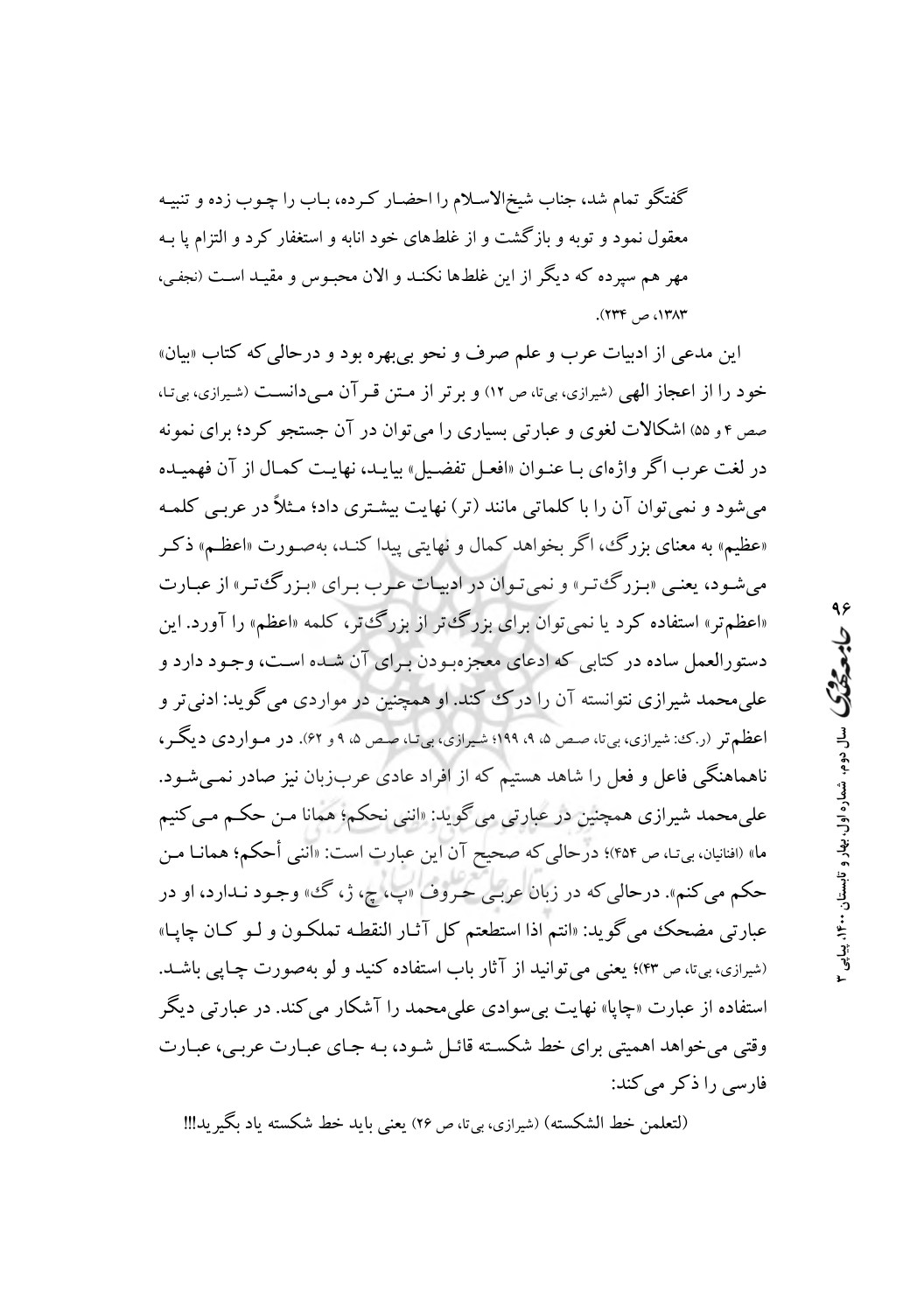این اشتباهات به گونهای بوده است کـه علـی|کبـر اردسـتانی از مریـدان علـیمحمـد شیرازی در نامهای به او در خصوص اشتباهاتش تـذکر می دهـد و از او درخواسـت مي كند ياسخي مناسب ارائه دهد (افنانيان، بي نـا، ص ١٥١)؛ درحالي كـه علـي محمـد بـه جـاي یاسخگو یے ،، قواعد عرب را قواعدی شیطانی نامیده و قائل است مـردم عـرب بایــد از او قو اعـد را ياد بگير نـد (افنانيان، بيتا، ص ۱۵۵؛ شيرازي، بيتا، ص ۱۸).

مدعی معاصر دیگری که میتوان وی را میراثدار تمامی فرق گذشته دانست، احمد اسماعیل بصری است (شهبازیان، ۱۳۹۸، ص ۱۶). اشتباهات قرائت قـر آن و عـدم تسـلط او بـر زبان قرآن از جهالتهای این فرد مدعی است و راه گریزی از آن نـدارد. ایـن در حـالی است که در مطالب گذشته اثبات گردید که امام معصوم و حجت الهی نه تنها بایــد علــم به قرآن و قرائت آن داشته باشد، بلکه باید فصیحترین فبرد در دیگر زبـانهـا نیـز باشـد. احمد اسماعیل نه تنها از دیگر لغات حتی اطلاع ندارد، بلکه از تسـلط بـر زبـان قـرآن و وحي نيز بي بهره است. ازاين روي تلاش مي كند تـا علـم امـام بـه ديگـر زبان١هـا را باطـل معرفی کند (شهبازیان و رضانژاد، ۱۳۹۵) و تسلط بر قرائت قر آن را نفی نماید (برای دیدن اشتباهات قرآنبي ايـن مـدعي ر.ك. طالـب الحـق، ١۴٣٢ق، ص ٥۴؛ آل محسـن، ١۴٣۴ق، ص ١٨٠ و غلـط گـرفتن كـودكي خردسال از او ر.ك. http: //www.alshiatube.com با عنوان: اخطاء المدعى احمد الحسن في القران واللغه).

در میان مدعیان پیش گفته، بیشترین تلاش در توجیه اشکالات گفتـاری و نوشـتاری، از سـوى جريـان انحرافـي احمـد اسـماعيل بصـرى صـورت پذيرفتـه و او در سـخنان و نوشتههایش به دلایلی تمسک کرده که در ادامه به نقد و بررسی آنها میپردازیم. ربال جاسع علوم السابي

# ٢. سوء برداشت از أيات مرتبط با تبليغ حضرت موسى ﷺ

یکی از مبلغان احمد بصری، در دفاع از اشتباهات وی در قرائت صـحیح آیـات الهـی و خوانش قاعدهمند متن عربي، به آيات «وَ احْلُلْ عُقْدَه مِنْ لِساني؛ گره از زبان من باز كـن» (طه، ٢٧) و «أَمْ أَنَا خَيرٌ مِنْ هذَا الَّذِي هُوَ مَهِينٌ وَ لا يكادُ يِبِينُ؛ با اين حال آيـا مـن بهتـرم يـا این مرد بی کس و خوار که قادر بر بیان نیست» (زخرف، ۵۲) تمسک ککرده و مـدعی شـده است اگرچه حضرت موسى ﷺ داراى مقام نبوت بود، امـا اشـتباهات در بيـان عبـارات و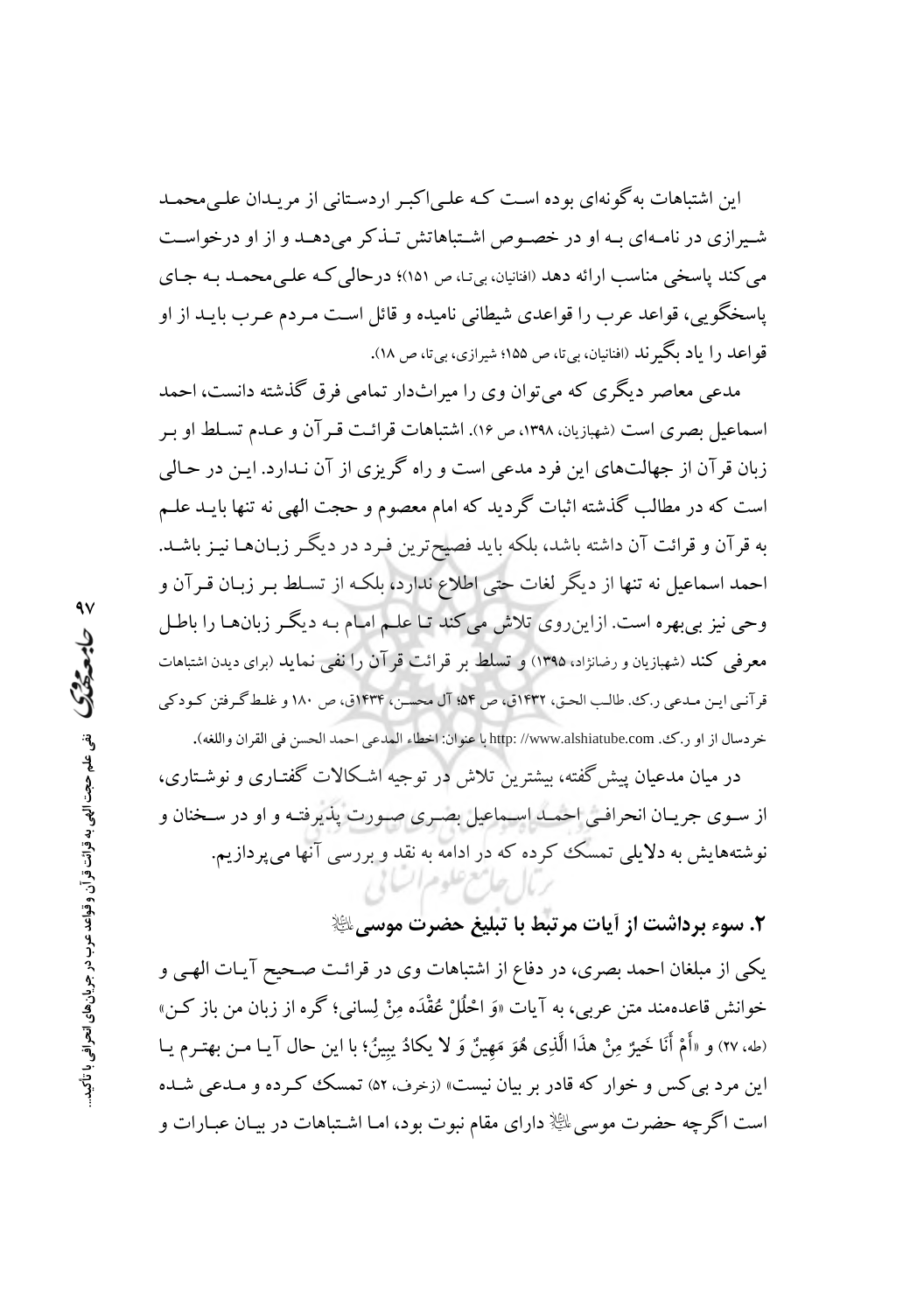قرائت داشت و فرعون نیز با اشاره بدین مشکل وی را مسخره کرد. وجـه اسـتدلال آنـان عبارت «عقده من لسانی» و «لا یکاد یبین» است که معنـای آن را بـا اسـتناد بـه روایتــ از تفسیر قمبی، «خوانش اشتباه و مخالف قواعد عبارات حضرت موسی» برداشت کردهانـد (احمد اسماعیل، ۲۰۱۰م، ج۴-۶، ص ۱۴۰).

در تحلیل سخن پیش گفته توجه به چند نکته ضروری است:

نخست: استدلال و شاهديابي جريان انحرافي احمد بصرى از اين آيات هيچ ارتباطي با مسئله مورد ادعایشان ندارد و به تعبیر علمی «دلیل اعم از مـدعا اسـت»؛ چراکـه احمـد بصری ادعا کرده ضرورتی بر درستخوانی قرآن و دانستن علـم قرائـت عـرب وجـود ندارد؛ درحالي كه آيه «و احلل عقده من لساني» نهايتـاً سـخن از عـدم شـيوايي در بيـان و ضعف درانتقال پیام را به حضـرت موسـي ﷺ نسـبت داده اسـت، نـه غلـطخـوانـي مـتن و علمنداشتن وی به قرائت. ازاین روی تحلیل آیه مبتنی بر دو معنا است:

يك معنا اينكه آيات شريفه بيان كننـده لكنـت زبـان و مشـكلي در تلفـظ حـروف در گفتار حضرت موسـی ﷺ هسـتند (طوسی، بیتـا، ج٧، ص ١٧٠) و معنـای دیگـر، کمبـودی در انتقال پیام و شیوایی در سخن را متـذکر شـده اسـت (راغب اصـفهانی، ۱۴۱۲ق، ص ۷۴۰؛ مکـارم شیرازی، ۱۴۲۱ق، ج۹ص ۵۴۷: شهید مطهری، ۱۳۷۸ش، ج۱۶، ص ۱۳۶). معنـای دوم بـا شـواهد قرآنـی همخوانی دارد. شاهد اول، ادامه آیه یعنی عبارت «یفقهوا قولی» است که اشـاره بـه فهـم حقیقی محتوا و نافذبودن آن دارد نه الفاظ ظاهری و شاهد دیگر، آیه «وَ أَخِی هارُونُ هُـوَ أَفْصَحُ مِنِّي لِسانا» (ص ٣٢) است كه در آن حضرت موسى اللَّهِ هـارون را «افصـح» بـر وزن «افعل تفضیل» بیان کرده است؛ پس منظور این است که خود را فردی «فصیح» و «بلیغ» میدانسته و مشکلی در بیان و گفتار و انتقال اطلاعات نداشته است؛ اما برادرش را از این حیث بالاتر از خود دانسته است (مکارم شیرازی، ۱۴۲۱ق، ج۹، ص ۵۴؛ قرشی، ۱۴۱۲ق، ج۵، ص ۱۷۹).

دوم: آيه مورد استناد ديگر (لا يكاد يبين) ارتباطي با غلطخواني موجـود در سـخنان مدعیان دروغین ندارد و نهایتاً دلالت بر عدم فصاحت در گفتار و استدلال را میفهمانــد. افزون بر اینکه برخی از مفسران این سخن را مرتبط با واقعیت خارجی در عدم فصـاحت حضرت موسی ﷺ ندانستهاند و گفتهاند درواقع این سخن تهمتی از جانب فرعون و برای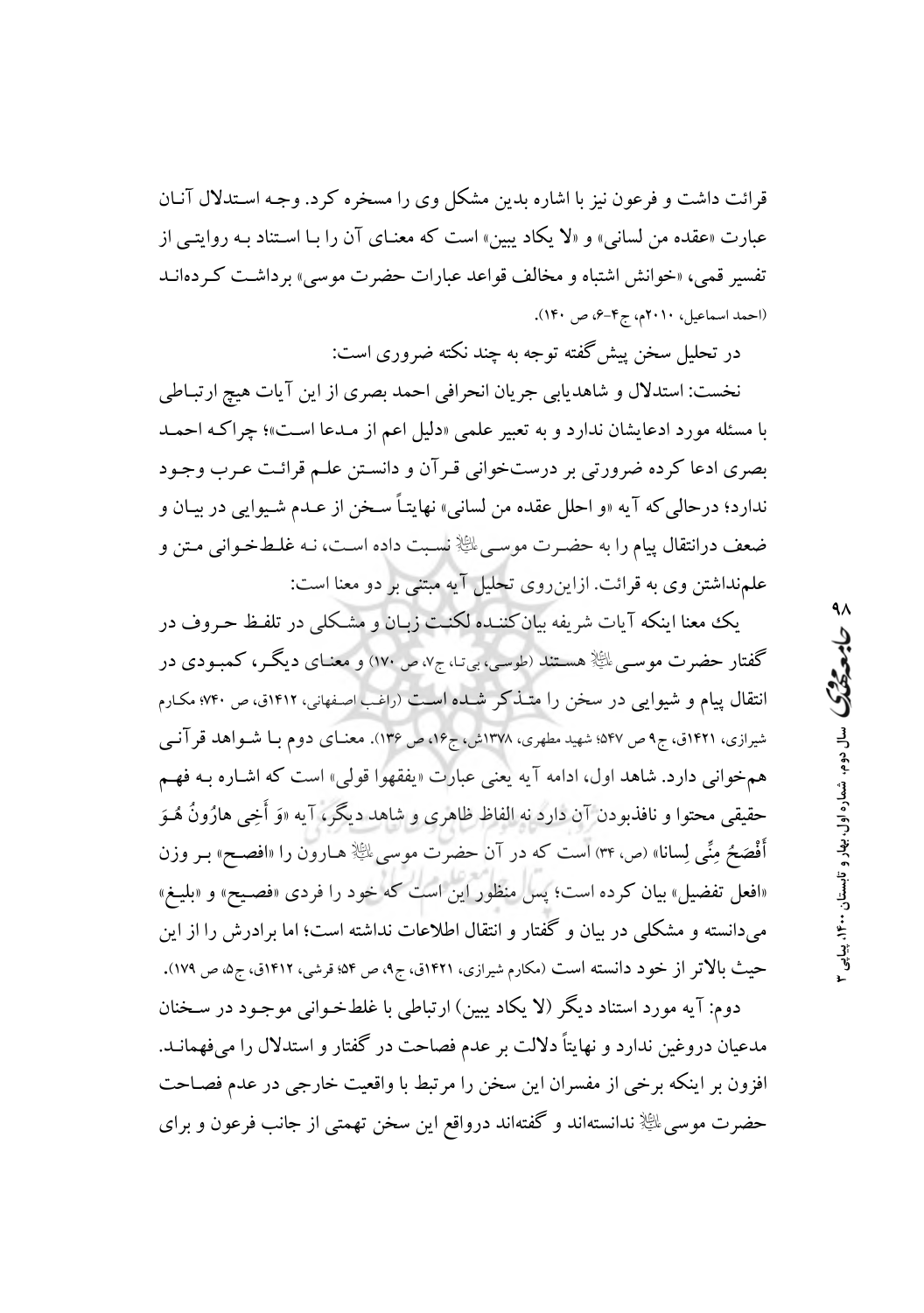تمسـخر حضـرت موسـيىلڭِلا بـوده اسـت (طبرسـي، ١٣٧٢، ج٧، ص١٥). همان گونـه كـه قـوم حضرت شعیب الله ایشان را بدین اتهام تمسخر و ابراز کردنـد فهمـی از کلمـات جنـاب شعبب اللَّيَّالِ ندار ند (هود، ۹۱).

سوم: بهفرض که حضرت موسى ﷺ دچار خللي و نقصى در زبان بـودهاسـت –نــه در علم به قرائت و خواندن- آن را برنتافته و از خدای متعال برطرفشدن آن را درخواست کرده است که بنابر آیه «قالَ قَدْ أُوتيتَ سُؤْلَکَ يا مُوسى؛ فرمود اى موسى، خواستهات به تو داده شد» (طه، ۳۶) خدای متعال نیز آن را اجابت کرده است (طبرسی، ۱۳۷۲، ج۷، ص ۱۵؛ طباطبایی، ۱۴۱۷ق، ج۱۸، ص ۱۱۰؛ مشهدی، ۱۳۶۸، ج۸، ص ۳۰۴).

٣. ادعاي مخالفت رسول خداﷺ با قواعد عرب

یکی از گزارشهای مورد استناد مدعیان دروغین در عدم ضرورت علم به لغات، قرائـت قرآن و ادبیات عرب، سخنی از امام کاظمﷺ دربـاره واقعـهای رخ٫داده در زمـان رسـول خداﷺ است که چنین فرمودهاند:

دخل رسولالله المسجد فإذا جماعه قد أطافوا برجل فقال: ما هذا؟ فقيل: علامه، قال: وما العلاّمه؟ فقالوا له: أعلم الناس بأنساب العرب ووقائعها وأيـام الجاهليـه والأشـعار والعربيه، قال: فقال النبي: ذاك علم لا يضر من جهلـه، ولاينفـع مـن علمـه، ثـم قـال النبي: إنما العلم ثلاثه: آيه محكمه، أو فريضه عادله، أو سنه قائمه، وما خلاهـن فهـو فضا ٍ؛

روزی رسول خدائیچهٔ به مسجد آمد. گروهی را دید که گِرد مردی جمع شــدهاند. يرسيد: اين كيست؟ گفتند: علَّامه است. فرمود: در چه چيـز علامـه اسـت؟ گفتنـد: داناترین مردم به نَسَبها و وقـایع عـرب اسـت و بیشـتر از همـه بـه روزهـای مهـم جاهلیت و اشعار عربی و قواعد عربی آگاه است. پیامبر فرمـود: ایـن را اگـر کسـی نداند زيان نمي کند و کسي که ميداند نفعي نمي برد. سيس پيامبرﷺ فرمـود: علــم منحصر است به سه چیز: آیه محکم، فریضه عادل یا سنّت قائم و غیر از اینها زیادت (فضل) محسوب می شود (کلینی، ۱۴۰۷ق، ج۱، ص ۳۲).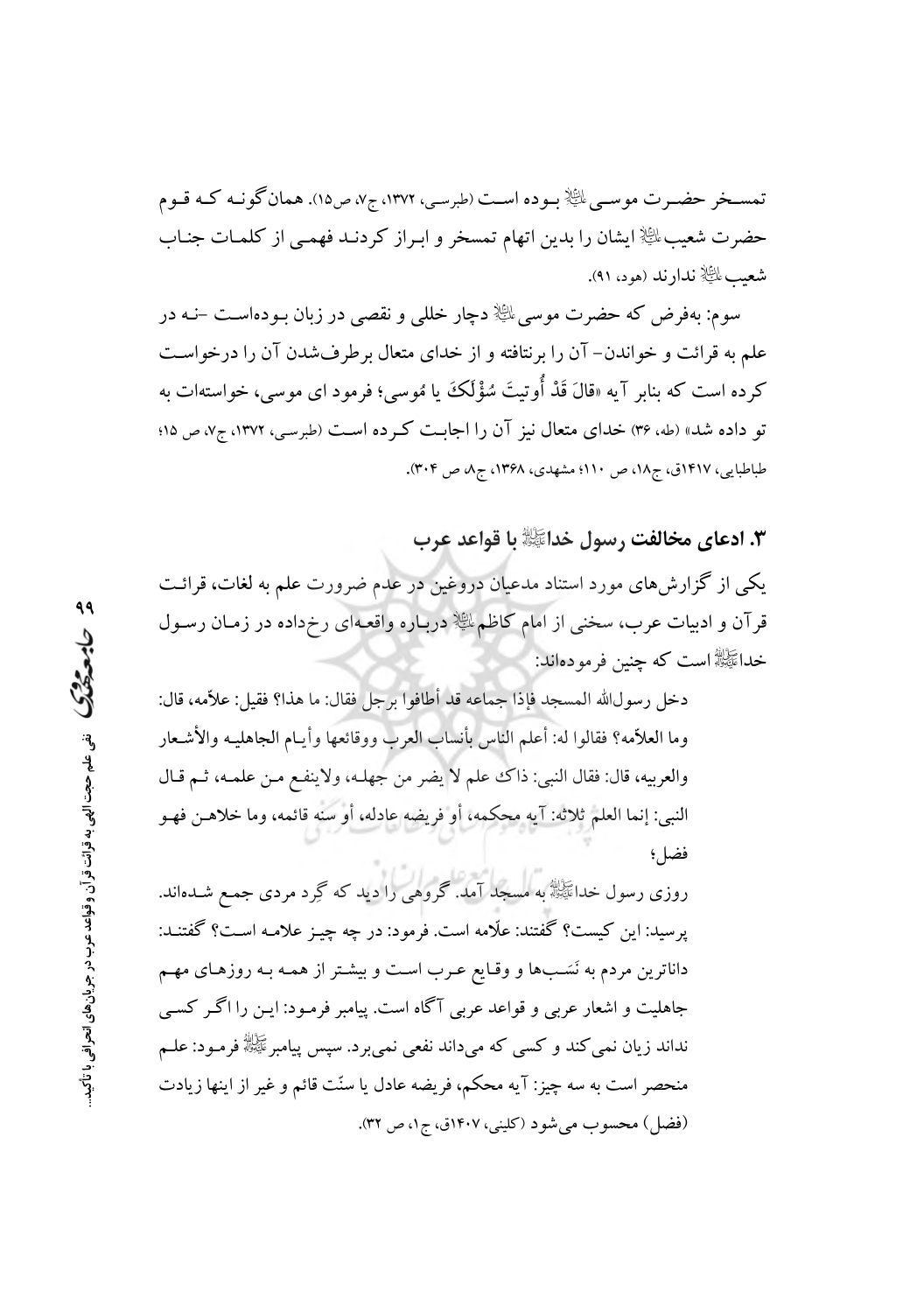جريان انحرافي احمد بصـري در اسـتدلال بـه ايـن گـزارش معتقدنـد پيـامبرﷺ علـم نسبها، اشعار عربی و قواعد عرب را علمی توصیف کرده است کـه اگـر کسـی بدانـد نفعي نمي برد و اگر كسي نداند زيان نمي كند و تنها زيادت (فضـلي) محسـوب مي شـود. ایشان علومی را که شایسته است مؤمن در تحصیل آنها بکوشد، تعیین کرده است ک عبارتاند از: آیه محکم یا فریضه عادل یا سنّت قائم. احمد بصری درنهایت نتیجه گرفته است ما قائل به حرامبودن یادگیری علوم زبان عربی نیستیم، بلکه می گوییم باید فقط بـه مقدار نیاز بسنده کرد و از غور در آن پرهیز نمـود و شایسـته اسـت کـه ایـام عمـر بـرای آموختن و شناخت علوم قرآن و سنّت اختصاص یابد (احمد اسماعیل، ۲۰۱۰م، ج۴-۶، ص ۱۴۲). این استدلال نیز کامل نیست و اشکالاتی بدان وارد است.

نخست: پیامبر خداﷺ آن چیز را علم دانسته است که منجر به آبـادانی دیـن و دنیـای نوع بشر گردد و بهصورت مستقل خود فایدهای را به دانای آن علم برسـاند؛ درحالی کـه علم به اشعار یا ادبیات عرب به تنهایی ثمرهای مستقل ندارد و درواقع از دانش های آلمی یا واسطه در فهم علوم حقیقی محسوب میشود؛ ازاین روی نفی علمبودن از این مهارتها، نفی تمامیت آنها و مذمت آنها نیست، بلکه نفی از استقلال آنها در تعالی زنـدگی بشـری و افراط در تمسک به این مهارتها است. شاهد بر این مطلب این است کـه رسـول خداﷺ این مهارتها را نفی مطلق و مذمت نکرده است و از عبارت «ما خلاهـن فضـلا» معنای کارآمدی اما عدم کفایت برداشت می گردد.

دوم: بايد دانست كه علم نحو و فهم معاني لغات و درستخواني قرآن، از لازمههاي تعامل با قرآن و ابزار اساسی در فهم علومی است که پیامبر خداﷺ از آنها به علم عقاید، علم فقه و علم اخلاق یاد کرده است؛ ازاین رو است کـه قرائـت اشـتباه در آیـهای ماننـد «إنَّما يخْشَى اللهَ مِنْ عِبادِهِ الْعُلَماءُ» (فاطر، ٢٨) مي توانـد معنـاي متفـاوتي از مـراد الهـي را بـه همراه داشته باشد. اگر در این آیه «الله» را با ضمه و مرفوع بخوانیم و «العلماء» بـا فتحـه و منصوب خوانده شود معنای آیه چنین خواهد بود: «خدای متعال در برابر عالمیان خاشع است»؛ درحالي كـه ايـن آيـه در عبـارت اول بهصـورت منصـوب و در دومـي بهصـورت مرفوع خوانده شده و معناي صحيح آن اين است: «عالمان راستين در برابر خـداي متعـال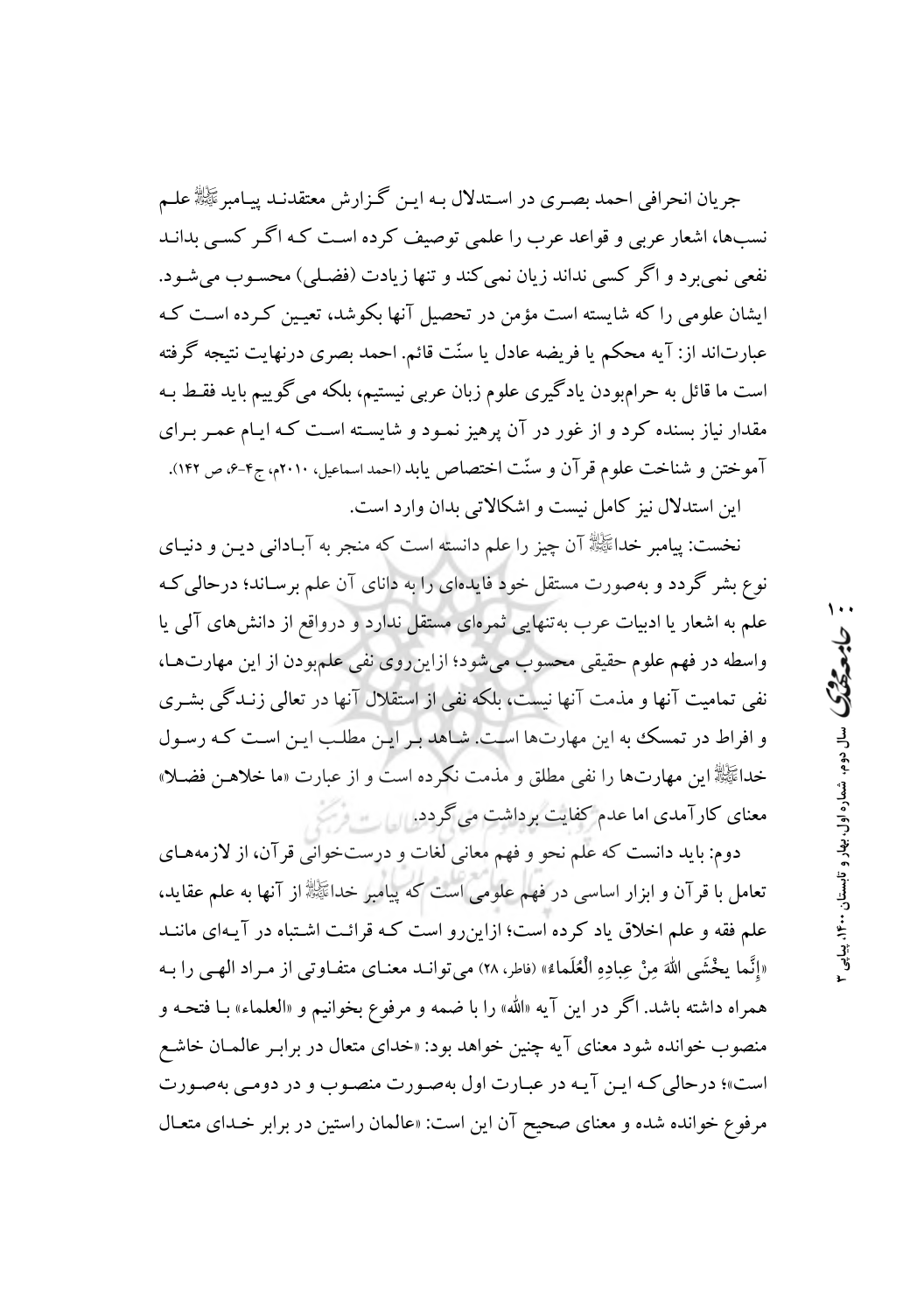خاشع|ند» با این توصیف، علم به ادبیات عرب و درسـتخـوانی قـر آن، مطلقـاً بــ فائــده نیست و خود مقدمهای برای فهم صحیح از دین و تعالیم الهی است.

شاهد دیگر بر عدم نفی مطلق از این مهارتهـا، مـدح و تأییـد آنهـا در روایـتهـای دیگر است؛ برای نمونه در برابر این تک گزاره، روایاتی دیگر وجـود دارد کـه آمـوختن قواعد عرب را برای مکلفان لازم میداند (صدوق، ۱۴۰۳ق، ص ۳۲۰). در گزارش دیگر علـم به قواعد عرب و علم نحو را شرط لازم برای گفتار و حفظ زبان از اشـتباه شـمرده اسـت (کراجکی، ۱۴۱۰ق، ج۲، ص ۱۰۹؛ نوری، ۱۴۱۷ق، ج۴، ص ۲۷۸). افزون بر ایـن مـوارد، بهره گیـری از ادبیات عرب امری بدیهی است و بر کسی پوشیده نیست که تمامی جریانهای انحرافی برای فهم معنای آیات و روایات نیازمند به قواعد عرب و معنای آیه با توجـه بـه سـاختار آن هستند.

سوم: گزارش مورد نظر، دارای نسخه بـدل اسـت و در برخـی از نسـخههـا بـه جـای عبارت «الاشعار و العربيه»، عبارت «الاشعار العربيه» ذكر شده است (مازندراني، ١٣٨٢ق، ج٢، ص ٢۴؛ کلینی، ١٤٢٩ق، ج١، ص ٧۶) که در این صورت استدلال بـه ایـن روایـت معنـا نـدارد و دليل اعم از مدعا خواهد بود.

۴. سوء برداشت از قرائت امام صادق ﷺ و مذمت قواعد عرب گزارش دیگری که مورد بهره برداری قرار گرفته است، روایتی از امام صـادق اللهٔ اسـت كه جريان انحرافي احمد بصرى چنين به آن استدلال كردهاند:

اکنون توجه شما را به دو روایت زیر جلب می کنم که در آنها روشن میشود امـام صادق با قواعد عربـي كـه بـراي مـا مشـهور و معـروف اسـت از در مخالفـت وارد شده است:

محمد بن مسلم مي گويد: امام صادق ﷺ اين گونه قرائت فرمود: «و لقد نادانا نوحاً». عرض کردم: نوح! سیس گفتم: فـدایت شـوم، ای کـاش در ایـن بـیعنی در قواعـد عربی۔ دقت می کر دید. حضرت فرمود: «دعنی عن سهککم» (رها کنید مـرا از ایـن پوې گندتان).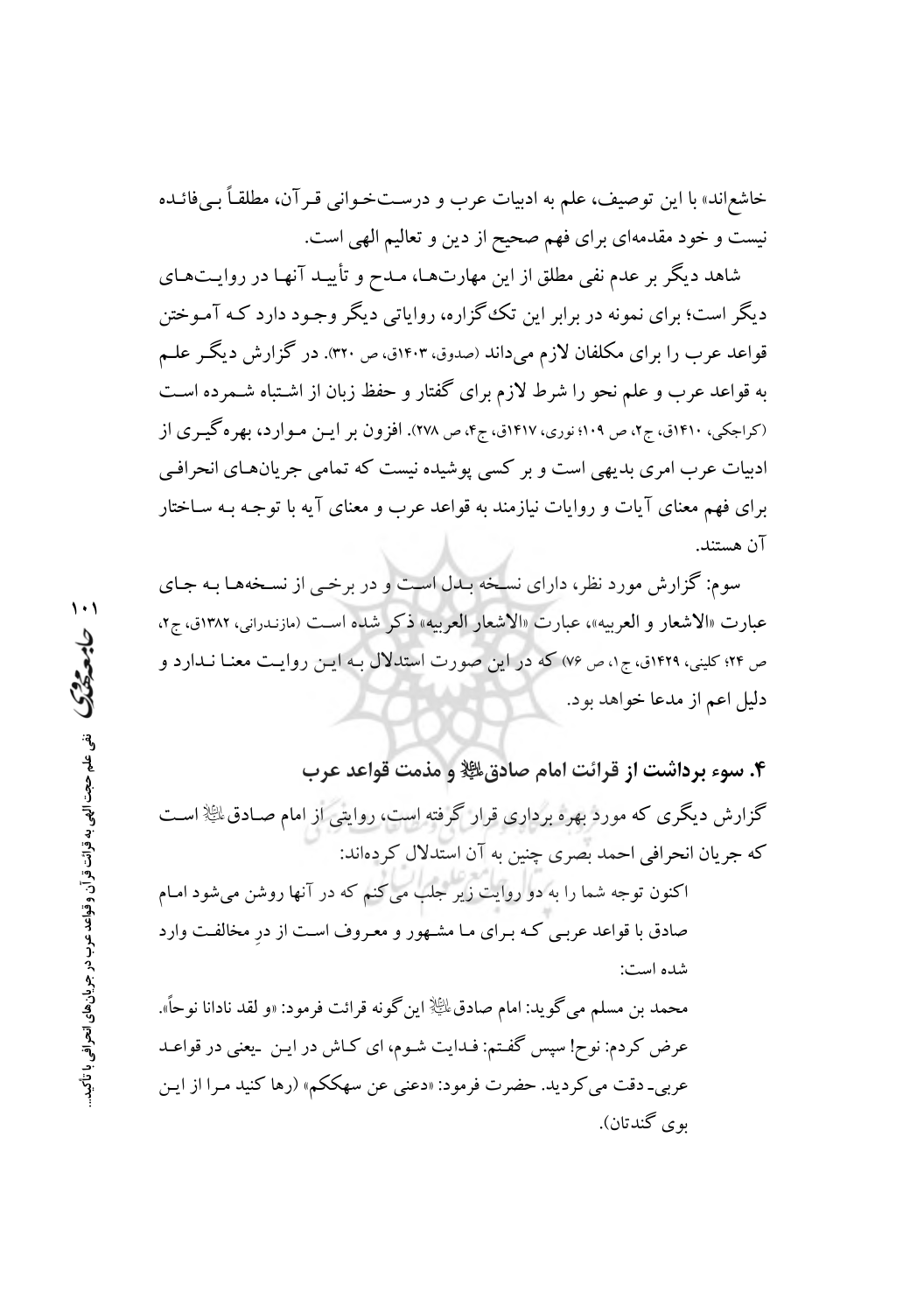حویزه بن اسماء نیز می گوید: به ابوعبدالله الخَالِ عرض کردم: شما مرد فاضلی هستی، خوب است در این قواعد عربی نظر می|فکندی. حضـرتﷺ فرمـود: «مـرا بـه ایـن بوي گندتان حاجتي نيست».

از نظر إعراب، «نوح» در جمله قرآني «و لقد نادانا نـوح» فاعـل و طبـق قواعـد زبـان عربي، فاعل هميشه مرفوع است، حال آنكه امام صـادق $\mathbb{P}^{\mathbb{P}}$ آن را بـا نصـب قرائـت نموده است. وقتي صحابي جليلالقدر محمد بـن مسـلم آن را شـنيد و بـا توجـه بـه قواعد عربي از روي تعجب گفت: نوحٌ! يعني نوح فاعل و مرفوع است، نه مفعول و منصوب! سپس به امام پیشنهاد داد که بر قواعد زبان عربی اطلاع یابد تا از لغزش و کاستی در گفتار دور بماند. امامﷺ در پاسخ به او فرمود: «رها کنید مرا از این بوی گندتان» (احمد اسماعیل، ۲۰۱۰ق، ج۴-۶، ص ۱۴۵).

استناد به این روایات ضعیف است و نقدهایی بر آن وارد است:

نخست: روایتهای انتخاب شده به نقل از محدث نوری در مستدرک الوسائل است (نوری، ۱۴۱۷ق، ج۴، ص ۲۷۹) که ایشان نیز روایتها را از کتاب التنزیل و التحریف احمد بـن محمد السیاری ذکر کرده و دیگر منابع روایی به این احادیث اعتنایی نکردهاند.

دوم: احمد بن محمد السياري فردي غير قابل اعتنا است و نمي توان به گزارش هاي او -بهویژه گزارشهای منفرد-اطمینان کرد. نجاشی ویژگیهای وی را ضعیفالحـدیث، دارای فساد مذهب، دارای روایت توخالی و بی معنا و راوی روایت بهصورت مرسله، ذکر کرده است (نجاشی، ۱۴۱۸ق، ص ۸۰).

شیخ صدوق به ضعف این فرد تصریح کرده و متذکر شده است بنابر روایات او فتـوا نمبي،دهم و به رواياتش عمل نمبي كـنم (طوسي، ١٣٩٠ق، ج١، ص ٢٣٧؛ نجاشـي، ١۴١٨ق، ص ٣٢٩). شیخ طوسی نیز این سخن را پذیرفته است (طوسی، ۱۳۹۰ق، ج۱، ص ۲۳۷). ابن غضائری نیـز بـه نقل از محمد بن علي بن محبوب او را قائل به تناسـخ دانسـته اسـت (ابنالغضـائري، ۱۳۶۴، ص ۴۰) ابوعمرو کشی گزارشی از امام جوادﷺ نقـل کـرده اسـت کـه گویـا وی مقـام نیابـت و وكـالتي از طـرف امـام معصـوم را بـراي خـود قائـل بـوده اسـت (مرحـوم مامقـاني ايـن مقبام ادعبايي را نيابيت از جانب حضيرت ﷺ دانسته است؛ البتيه بيا توجيه بيه ابنكيه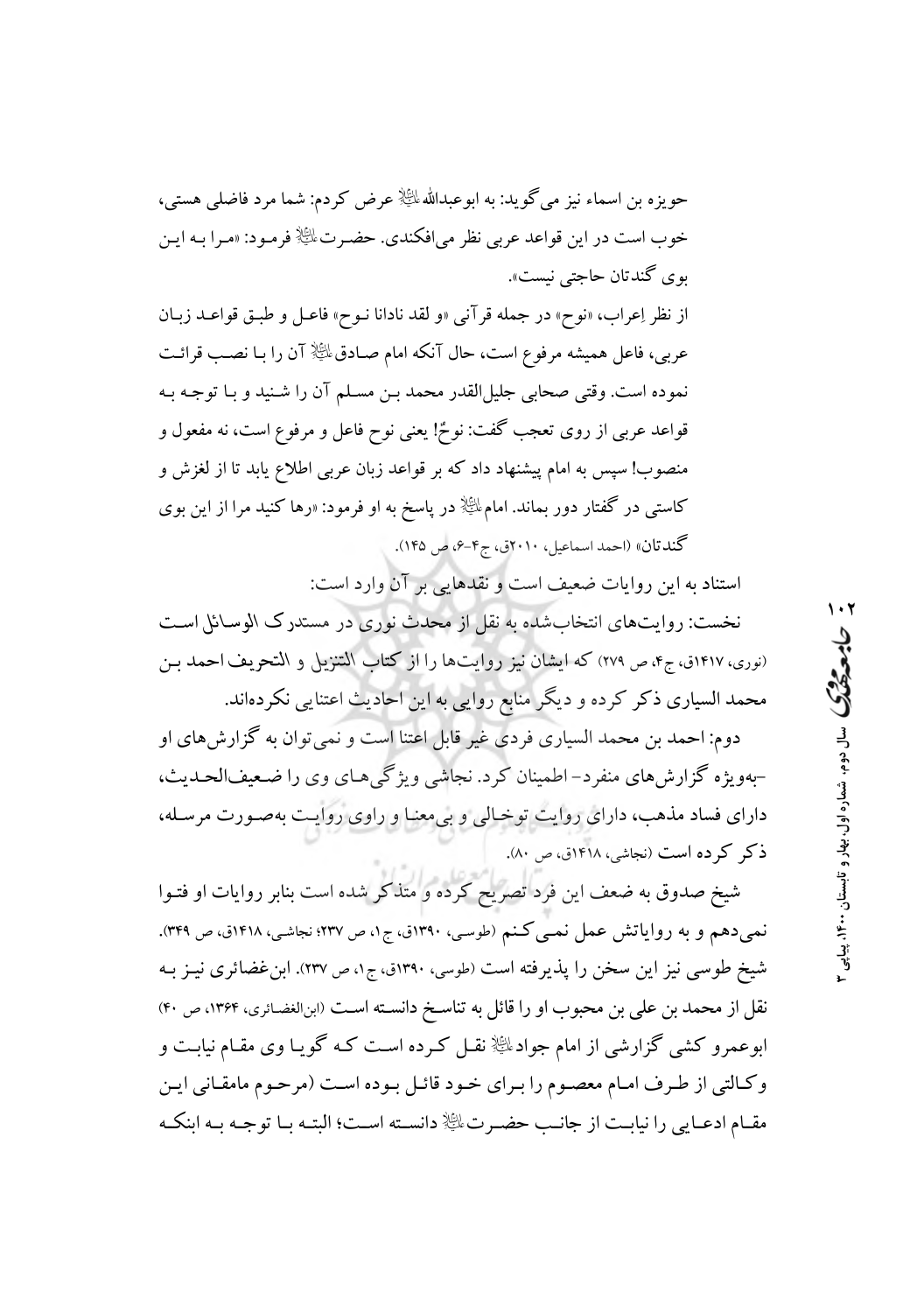عمـوم رجاليـان بيـان كردهانـد كـه ايشـان از اصـحاب امـام هـادي و عسـكري الخِلْهُ بـوده است، ایـن گـزارش مرحـوم کشـی محـل تأمـل بیشـتری اسـت)؛ ولـی امـام جـوادﷺ آن را باطل دانسته و دستور داده است بـه ایشـان چیـزی واگـذار نشـود (طوسی، ۱۴۰۹ق، ص ۴۰۶). در بین معاصران تنها به محدث نوری می تـوان اشـاره کـرد کـه تـلاش بـر مـدح این راوی کرده است (نوری، ۱۴۱۷ق، ج۱، ص ۱۱۱) که با توجه بـه ضـعف ادلـه مطـرحشـده از جانب ایشان، نمی توان سخن ایشان را پلدیرفت (مامقانی، ۱۴۳۱ق، ج۷، ص ۳۵۵؛ تستری، ۱۴۱۸ق، ج۱، ص ۶۱۱).

سوم: سند روایت دوم مرفوعه است و نمـیدانیم واسـطه میـان سـیاری و جویریـه بـن أسماء (همان حويزه) چـه كسـي اسـت. راوي ديگـر «جويريـه بـن أسـماء» اسـت كـه بـا تصحیفی در کتاب مستدرک الوسائل بهصورت «حویزه» آمده است (مامقانی، ۱۴۳۱ق، ج۲۴، ص ۴۲۲). نام كامل وى «جويريه بن أسماء بن عبيـد بـن مخـراق الضـبعى» اسـت و او را از اهالی بصـره دانسـتهاند کـه در سـال ۱۷۳ قمـري درگذشـت (سـمعاني، ۱۳۸۲ق، ج۵ ص ۳۷۸). سیدمحسن امین وی را از اهل سنت دانسته (امین، ۱۴۰۳ق، ج۴، ص ۲۹۹) و تعدادی از رجالیان اهل سنت وي را توثيـق كـردهانـد (صفدي، ١٤٠١ق، ج١١، ص ٢٢٧؛ حسـيني، ١٤١٨ق، ج١، ص ٢٥۶). درمقابل، منابع رجالی شیعه وی را مذمت کردهاند و بنابر گزارش کشی، وی در حضـور امام صادق لملئی در اشکال تراشـی بـرای سـخنی از امـام صـادق لملئی تـلاش کـرده و نـوعی تمسخر همراه تکبر در نقد را استفاده کرده است. امـام صـادقی، علیه در پاسـخ بـه عملکـرد وی، عقیدهاش را مذمت کرده و او را دارای عاقبتی شر معرفی کرده است (طوسی، ۱۴۰۹ق، ص ۳۹۸). گزارش پیش گفته نیز گویای جدال و مراء وی با امام صادق، ﷺ است و گویـا از جمله افرادی است که تلاش در مچ گیری و فخرفروشی علم داشته که در ادبیات فارسـی مانند این فرد را با عبارت «ملا نُقَطى» مى شناسند.

چهارم: این گونه خطابهـا رد و مـذمت ماهیـت و کلیـت قواعـد عربـي و علـم نحـو نیست و اشاره به افرادی است که در علـم نحـو افـراط می کننـد و بـه دنبـال عیبجـویی از عبارتخواني ديگراناند. اين دسته از نحويان را «اصحاب العربيـه» ناميـدهانـد و آنچنـان در ادبیات عرب افراط داشتهاند که به دورترین لهجـههـای عـرب و قبایـل مختلـف علـم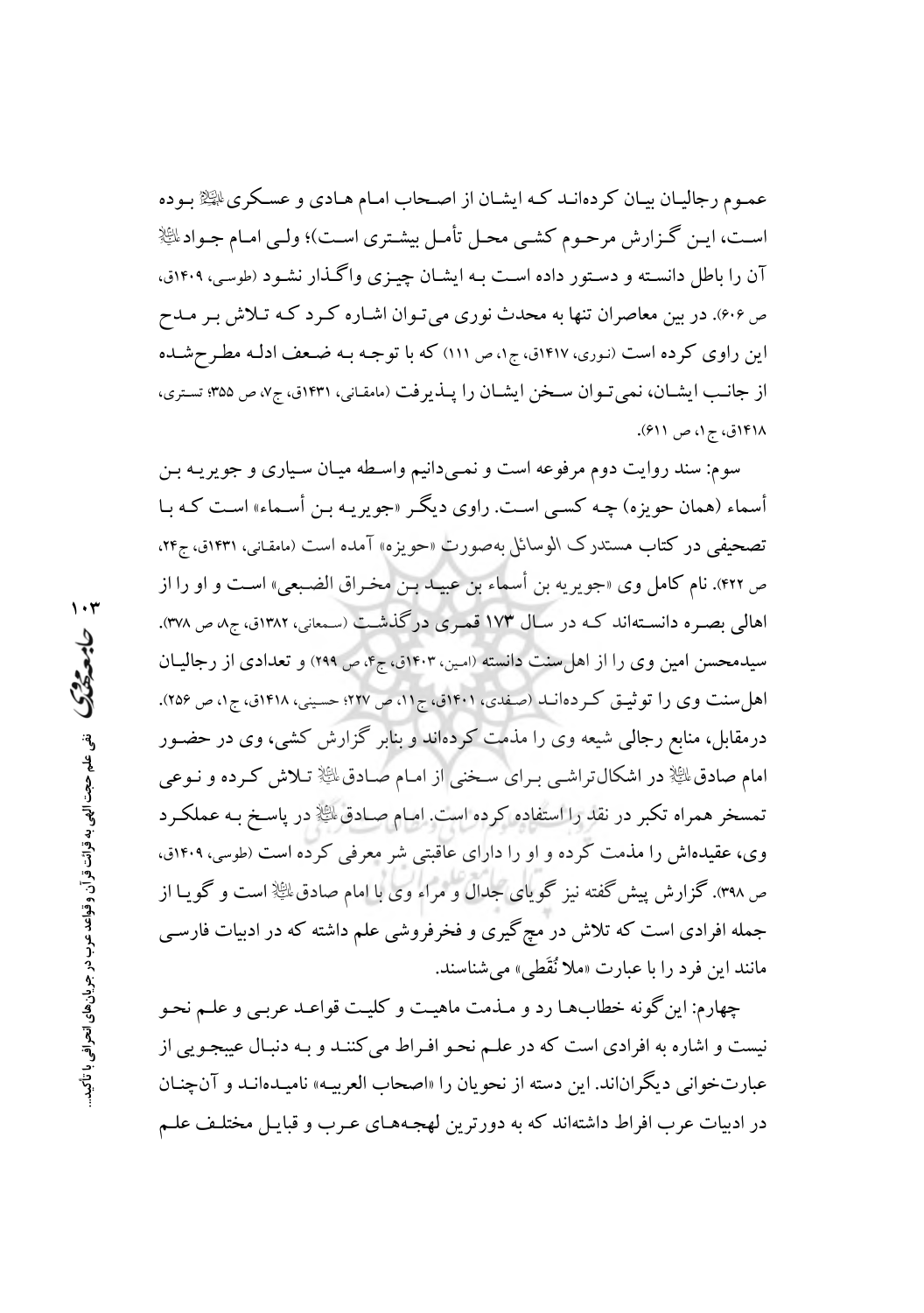داشته و محل پر سش بودهاند (کلینی، ۱۴۰۷ق، ج۴، ص ۴۶۶). شاهد دیگر اینکه این افراد را بـه دليل تعامل ناشايست با قر آن و قرائت آن، با خصوصيت «تحريـف كننـدگان قـر آن» نـام بر دهاند (نوری، ۱۴۱۷ق، ج۴، ص ۲۸۰). تعامل آنان با قر آن به گونهای بوده است کـه در الفـاظ قر آن دستکاری کرده و با توجه بـه گمانـههای خودشـان تـلاش در اصـلاح مـتن قـرآن داشتهاند. اينان معتقد بودند قرآن اشتباه قرائت شده و به اصطلاح «لحن» يا همـان «نقـص گفتار» در الفاظ قر آن رخ داده است. این تفکر در میان برخبی از اهل سـنت بـوده اسـت. افزون بر این مبنای آنان در تغییر آیات و قرائات متقن نیست و صـرف حـدس و گمانـه است؛ برای نمونه در برخی از گزارشهاچنین نقل شده است:

شريح قاضي آيه قران كريم «بل عجبت» را منكر بود و مي گفت «خداونـد تعجـب نمي كند». خبر اينكه شريح يك آيه قران را انكار مي كرد، به ابراهيم نخعي رسيد. گفت: شریح شاعری است که بـه علـم خـودش مغـرور شـده اسـت و عبـدالله از او فقيه تر است و اين آيه را «بيل عجبت» مي خوانيد؛ پس شريح آيـه قرآنـي كـه قرائتش ثابت ببود را منكبر شده... همین طبور بعضبي علمـا حروفـي را از قبر آن کریم منکر می شدند؛ همانطور که برخی می گفتند آیه «اولم پیأس الـذین آمنـوا» اين گونه است: «اولم يتبين الـذين امنـوا» و برخـي ديگـر آيـه «و قضـي ربـك ان لا .<br>تعبدوا الا اياه» را انكار كرده و گفتند آيه اين گونه است: «ووصى ربك» (ابن تيميه، ۱۲۲۴ق، ج۱۲، ص ۴۹۲). <u>کیل علید عراب لاز و مطالعات فر</u>ست

این گونه عملکرد و به اصطلاح تصحیح قـرآن براسـاس گمانـههـای ذهنـی در میـان برخی صحابه دورمانده از فرهنگ اهل بیت وجود داشته است. در برخـی از گزارشهـای تاریخی درباره خلیفه دوم و اجتهاد در قرائت چنین گزارش شده است:

عمر اعتقاد داشت كه در آيه «السابقون الأولـون مـن المهـاجرين والأنصـار والـذين اتبعوهم بإحسان» «واو» نبايد در «والذين» باشد و آيه مي بايست چنين قرائت شـود: «السابقون الأولون من المهاجرين والانصار الذين اتبعوهم بإحسان». در اين صورت، «الأنصار» بهصورت مرفوع خوانده شده، بـر «المهـاجرين» عطـف نخواهـد شـد. او شاید می خواست بگویـد: تنهـا مهـاجران سـابقان اولـین هسـتند؛ زیـرا خـودش از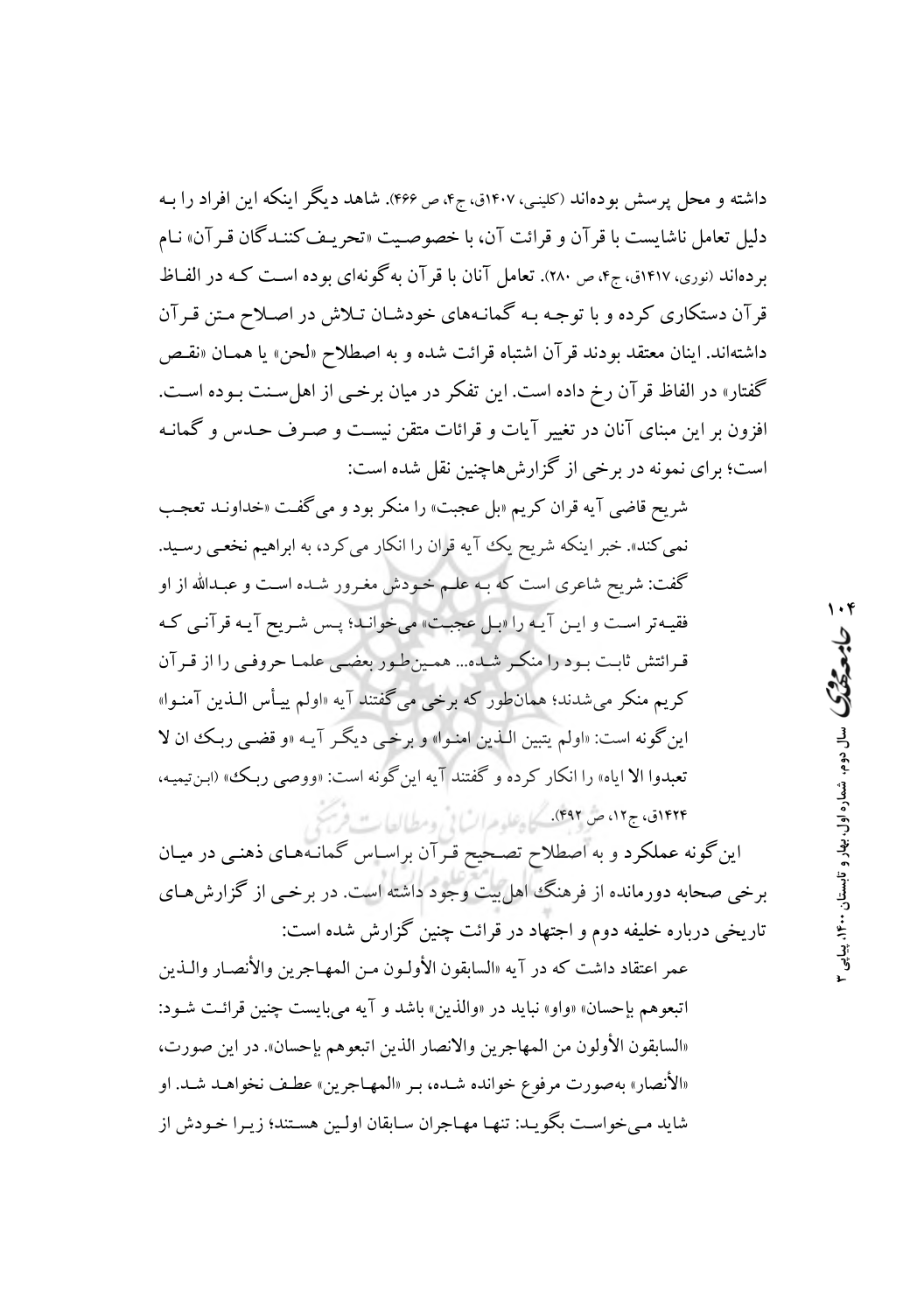مهاجران بود و انصار جزو این دسته نیستند، بلکه جزو تابعاناند. در این هنگام زیـد بن ثابت گفت: آيه با «واو» است، نه بدون «واو» و به عمر گفت «والـذين» درسـت است، نه «الذين». عمر گفت: «الذين» بدون «واو» درست است؛ زيد گفت: خـوب شما یا فشار و زور می گویید، حال ما چه یگوییم! عمر گفت: ابی بن کعب را حاضر کنید تا نظر او را بدانیم. وقتی ابی آمد، عمر موضوع را از او پرسش کرد و ابی بن كعب گفت: «والذين» درست است، نه «الذين». با اين سخن، ديگر عمـر مخـالفتي نکر د (طبري، ١۴١٢ق، ج١١، ص ٧؛ جوادي آملي، ١٣٨٢، ص ١٢١٢).

نکته دیگر، عبارت «انهمک» در گزارش مورد بحث است که به معنای «لجاجت در امر» ذکر شده (ابن منظور، ۱۴۱۴ق، ج۱۰، ص ۵۰۸) و لغت «سهک» به معنای زیادی عرق آدمـی است که تندی آن موجب آزار اطرافیان میگرادد و در لغت عرب به اسب تنـد و سـریع، «فرس مسهك» گفته مي شود (ابن منظور، ۱۴۱۴ق، ج۱۰، ص ۴۴۵). معناي موجود ايـن دو لغـت، تأییدی بر تحلیل پیش گفته است و نشان از لجاجت، افراط و سرسختی این دسته از افـراد در توجه به علم نحو و قرائات دارد.

يـنجم: خـوانش امـام صـادق، ﷺ در مـورد آيـه «نادينـا نوحـا» مخـالف قواعـد زبـان عرب نبود و در قرائت امام غلط ادبی وجود نـدارد؛ زیـرا هرچنـد قرائـت مشـهور «نادانـا نوح» و بهصـورت مرفـوع اسـت، بنـابر اينكـه امـامﷺ بـه جـاي «نادانـا»، «نادينـا» قرائـت كرده، «نادينا» فعل و فاعل و «نوحا» مفعول آن است؛ بنـابراين منصـوبخوانـدن «نوحـا» غلط ادبی نیست و درواقع امام صادق $\mathbb{R}$  قصد بیان متن قر آن را نداشته است و در حـال نقل به معنا و تحلیل آن بوده است که بیدلیل بودن اعتراض موجب عکسالعمل امـاماﷺ شده است.

در مورد روایت جویریه بن اسماء (حویزه بـن اسـماء) بایـد توجـه کـرد کـه در ایـن روایت تصریح نشده است به چه دلیل راوی از امام میخواهد در لغت عربی نظر کننـد و اینکه دلیل این درخواست، وجود غلط ادبی در کلام امام بوده، فقـط برداشـت نویسـنده است و در متن روایت درباره آن چیزی نیامده است؛ بنـابراین نمی تـوان ایـن روایـت را دلیل بر وجود اشتباه ادبی در کلام امام صادق ﷺ دانست.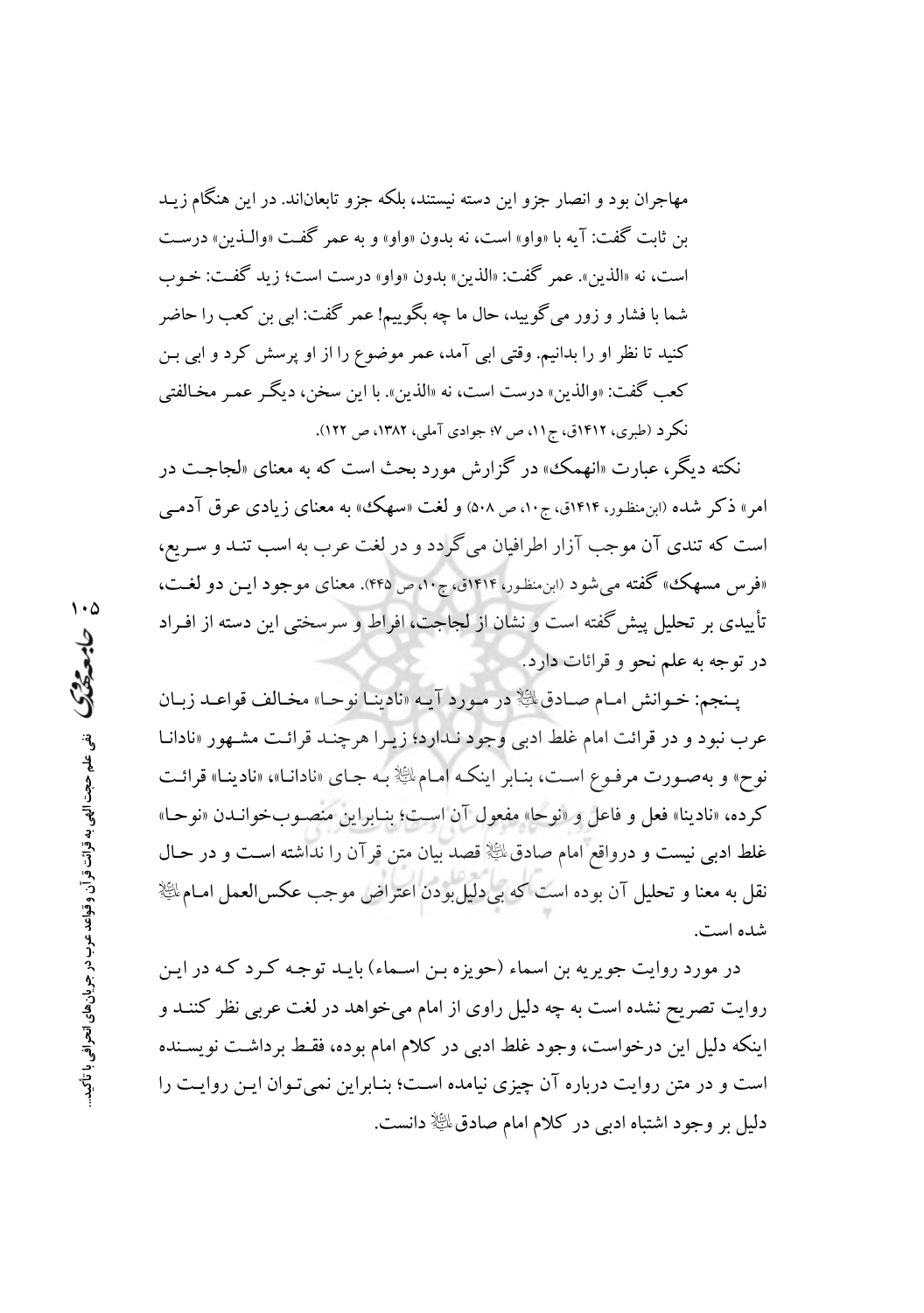ششم: در برابر این نقل که از ضعف سـندی برخـوردار اسـت، روایتـی صـحیحالسـند داریم (مجلسی، ۱۴۰۴ق، ج۱۲، ص ۴۵۸) که امام صـادق ﷺ در آمـوزش دعـایی بـه معاویـه بـن عمار ایـن آیـه را مطـابق قرائـت مشـهور خوانـده اسـت (کلینـی، ۱۴۰۷ق، ج۲، ص ۵۸۴) و ایـن روایت خود دلیل بر این است که اهل بیت ﷺ بر قرائت مشهور در این آیه پایبند بودهانــد و روايت مخالف آن بنابر توجيهي قرائت شده است.

۵. ادعای عدم تغییر معنا با اشتباهات نحوی احمد اسماعیل

افزون بر توجیهات بدون دلیل در میان فرقههای انحرافی، برخی از آنها ادعا دارند اشتباه در قرائت و خلاف قواعد علمی خواندن متون عربی و قرآن ایرادی نـدارد و دلیـل خـود را عدم تغییر معنا میدانند «بورغیف، بی¤، ص ۹۸). ناظمالعقیلی در تـوجیهی عجیـبتـر ادعـا کرده است چون در قرائتهای اشتباه احمـد بصـری از مـتنهـای مـذکور تغییـر معنـایی حاصل نشده، اشتباهات نحوی او اشکال ندارد (العقیلی، بیتا، ص ۹).

در پاسخ ميگوييم:

نخست: صحیح سخن گفتن از حداقل های صفات فـردی اسـت کـه خـود را معصـوم میداند و چگونه است که احمد اسماعیل خود را عالم ترین مردم بـه تـورات و انجیـل و قرآن مى داند (احمد اسماعيل، ٢٠١٠م، ج١-۴، ص ٢٢٨)، اما از قرائت صحيح عاجز است؟

دوم: در موارد متعددی اشتباهات قرائت این فرد معنای عبارت را کاملاً تغییر میدهد و مخاطب را به اشتباه میاندازد. برای نمونه احمد بصری مینویسد: «وأما الدنیا وزخرفِهـا فقد طلَّقها الحسين ﷺ وأصحابَه». احمد اسماعيل عبارت «اصحابه» را بهصـورت منصـوب و با فتحه (اصحابَه) مبي خوانـد؛ درحالي كـه بايـد بهصـورت فاعـل و بـا ضـمه (اصـحابُه) خوانده شود (آل،حسن، ۱۴۳۴ق، ص ۱۸۸). اگر بر مبنای قرائت غلط احمـد اسـماعیل بخـوانیم تر جمه اين چنين مي شو د:

امام حسین لمائِیا﴿ دنیا و زینتهای آن و اصحاب و یارانش را طلاق داد و رها کرد!!! درحالی که در قرائت صحیح معنای جمله چنین است: امام حسین ﷺ و یارانش، دنیا و زینتهای دنیا را طلاق داده و رها کردند.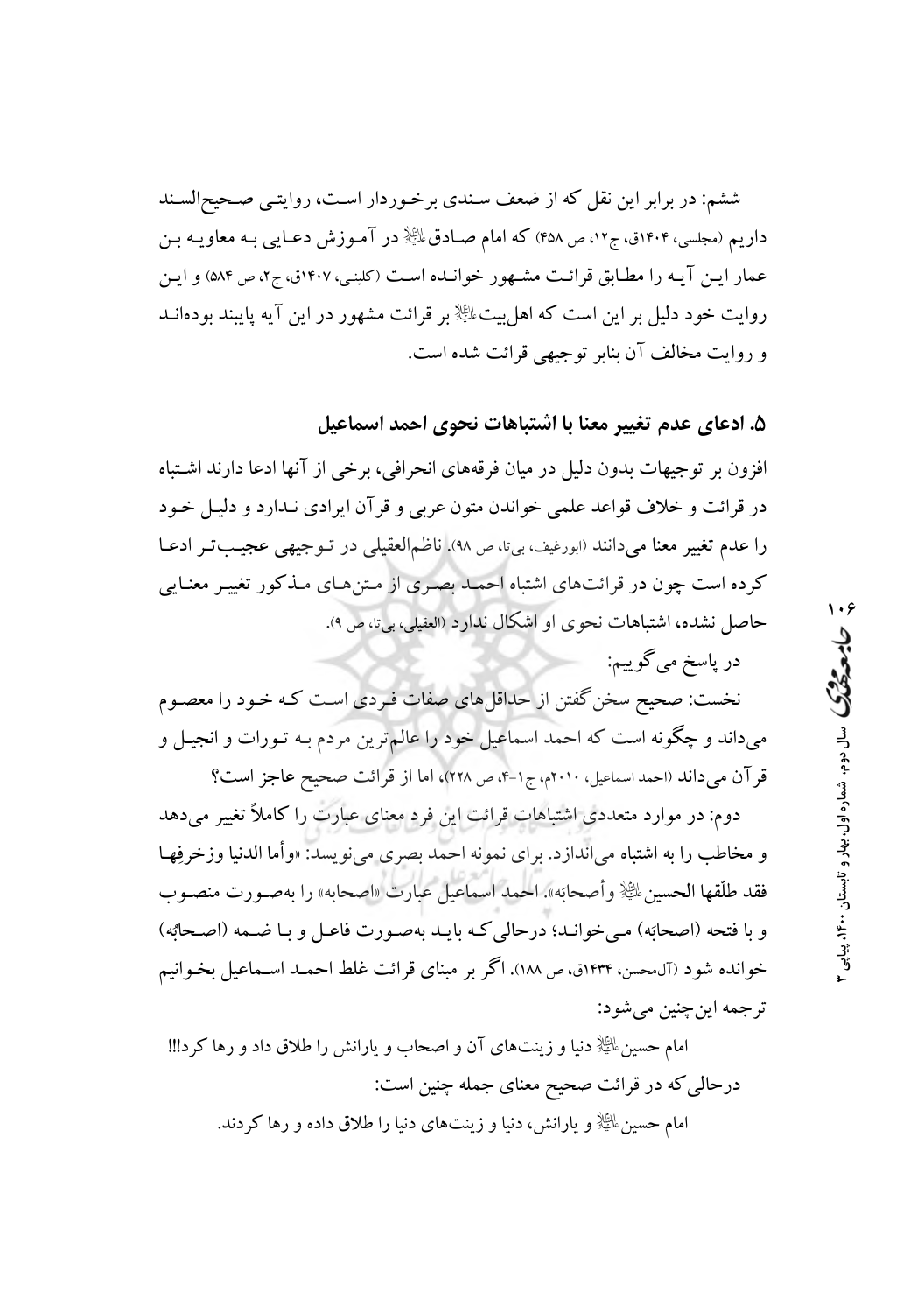علم و آگاهی به کتاب و سنت، یکبی از معیارهـای شناسـایی امـام حـق از مـدعبی باطـل است. این علم لوازم خود را دارد و محـدوده آن در منـابع نقلـی و عقلـی مشـخص شـده است. از جمله مصادیق علم امام، آگاهی به قرائت صحیح قرآن و زبان عربـی اسـت کـه عدم توانایی بر آن نشـانه دروغگـویی در ادعـا اسـت. بررسـی پیشـینه مـدعیان دروغـین، نشاندهنده اشتباهات آنان در این زمینه و توجیهات بدون دلیل برای فرار از نقد مخالفان خود است. سوء بر داشت و تحلیل ناروا از برخی آیات قر آن در عدم فصـاحت حضـرت موسی، خارجدانستن علم تاریخ و انساب از دایره علوم بافایده، مذمت علم نحـو در بیـان امام صادق لِمَلِيًّلْإ و ادعاى عدم تغيير معنا با اشتباه در الفاظ، تلاش۵هايي اسـت كـه مـدعيان دروغین در نقد درستخوانی قرآن و آگاهی به قواعـد عـرب بـه کـار بـردهانـد. ایـن در حالي است كه آيه قرآن سخن در علم فصاحت در ابلاغ داشت، نـه درسـتخـواني عبارات، و گزارشهای منقول، افزون بر بی|عتباری آنان به دلیل ضعف سند و منبع نقـل، معنایی غیر از ادعای مدعیان دروغین را در بر داشته و مذمت آن شامل افراط در تمسک به ادبیات عرب است نه صحیحخوانی قرآن.

ثرو بشسكاه علوم السابي ومطالعات فريجي

رمال جامع علوم اتنائى

نتيجه گيري

 $\cdot$   $\cdot$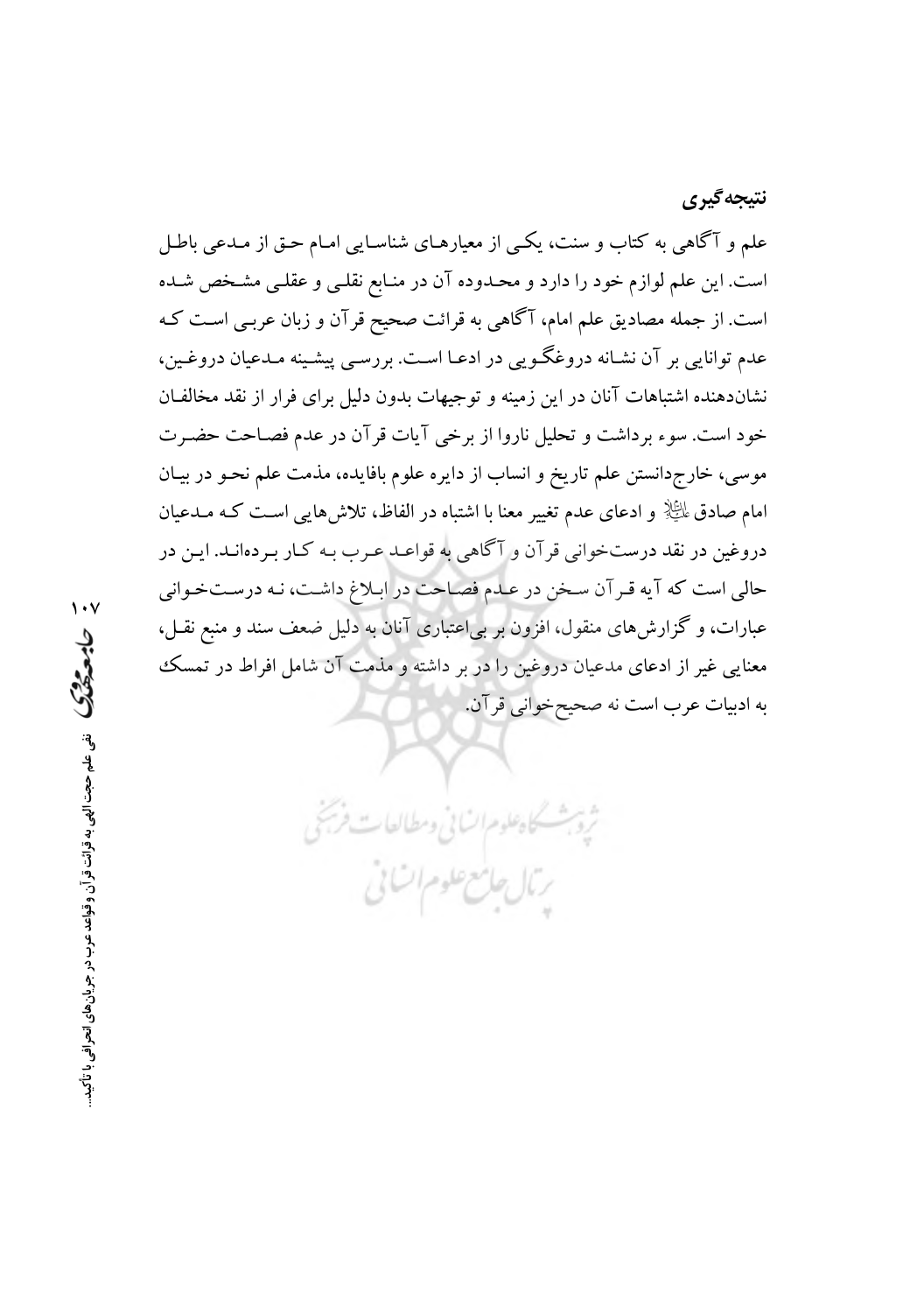فهرست منابع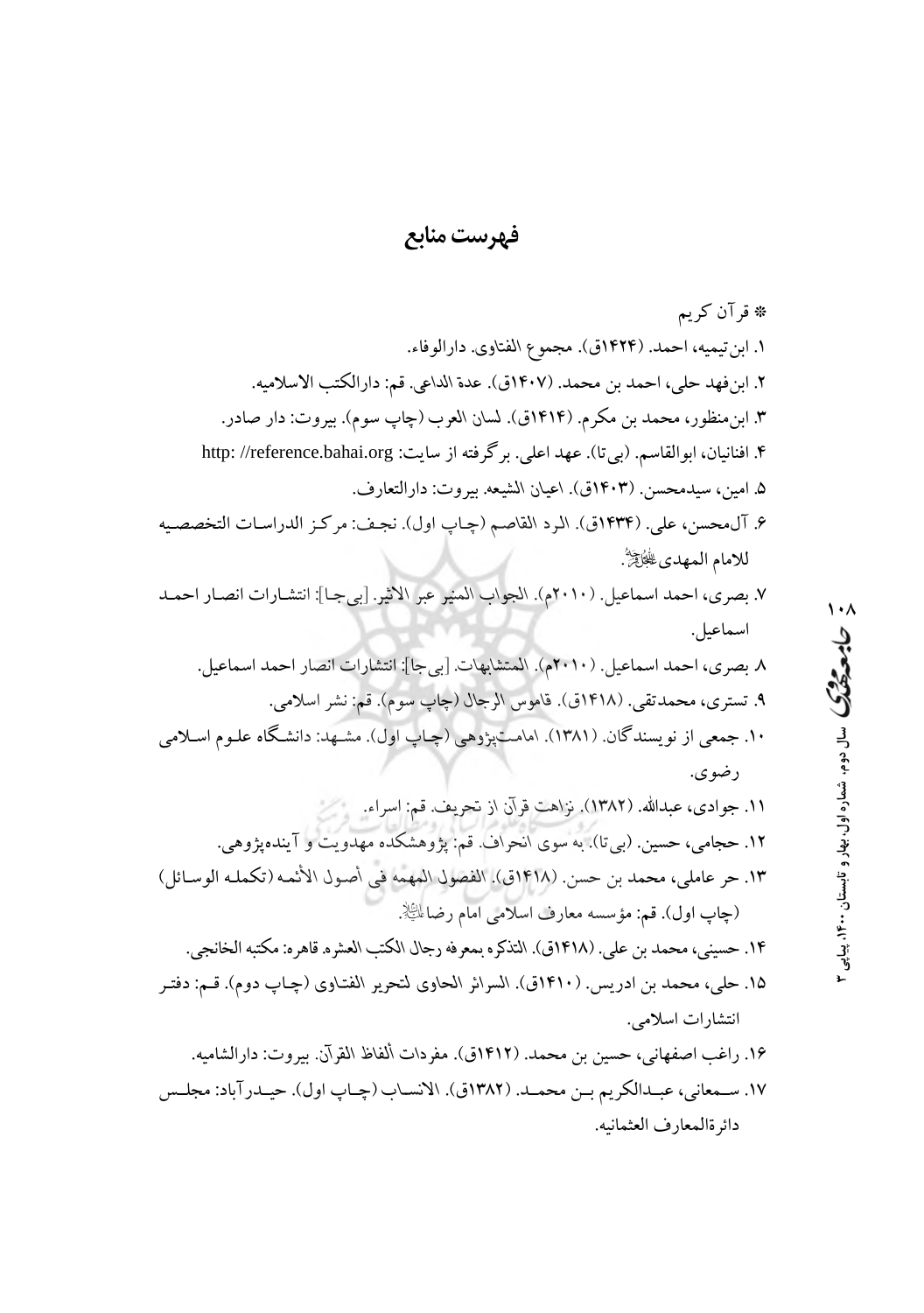- ۲۲. شیرازی، علی محمد. (بیتا). بیان فارسی. برگرفته از نسخهای در مرکز تخصصی مهـدویت حوزه علميه قم. ٢٣. صدوق، محمد بن علي. (١٤٠٣ق). معاني الاخبار (چاپ اول). قم: دفتر نشر اسلامي.
	- ٢۴. صدوق، محمد بن علي. (١٣۶٢). الخصال (چاپ اول). قم: جامعه مدرسين.
- ٢۵. صدوق، محمد بن علي. (١٣٩٥ق). كمال الدين و تمـام النعمـه (متـرجم: علـىاكبـر غفـاري، چاپ دوم). تهران: اسلاميه.
	- ۲۶. صفدي، خليل بن ايبک. (۱۴۰۱ق). الوافي بالوفيات (چاپ دوم). بيروت: دارالنشر. ٢٧. طالبالحق. (١٤٣٢ق). دعوه احمد الحسن بين الحق و الباطل. [بيجا]، [بيi].
- ٢٨. طباطبايي، سيدمحمدحسين. (١٤١٧ق). الميزان في تفسير القرآن (چاپ پنجم). قم: انتشـارات اسلامي جامعهٔ مدرسين حوزه علميه قم.
- ٢٩. طبرسي، فضل بن حسن. (١٣٧٢). مجمع البيان في تفسير القرآن. تهران: ناصرخسرو. ٣٠. طبري، محمد بن جرير. (١٤١٢ق). جامع البيان في تفسير القرآن. لبنان: دارالمعرفه. ٣١. طوسى، محمد بن الحسن. (١٣٩٠ق). الاستبصار. تهران: اسلامبه. ٣٢. طوسي، محمد بن الحسن. (١٤٠٩ق). اختيار معرفه الرجال. مشهد: دانشگاه مشهد. ٣٣. طوسي، محمد بن الحسن. (١٤١١ق). كتاب الغيبه (چاپ اول). قم: دارالمعارف الاسلاميه. ٣٣. طوسى، محمـد بـن الحسـن. (١٣٧٥). الاقتصـاد الهـادي اليي الرشـاد (چـاپ اول). انتشـارات كتاىخانە.
- ٣۵. طوسي، محمد بن الحسن. (١٣٨٢). تلخيص الشافي. قم: محبين. ٣۶. طوسي، محمد بن الحسن. (بي تا). النبيان في تفسير القرآن. بيروت: دارالاحياء التراث العربي. ٣٧. سيد مرتضى، على بن الحسين. (١۴١٠ق). الشافي في الامامه (چـاپ دوم). قـم: مؤسسـه امـام صادق پلٽايش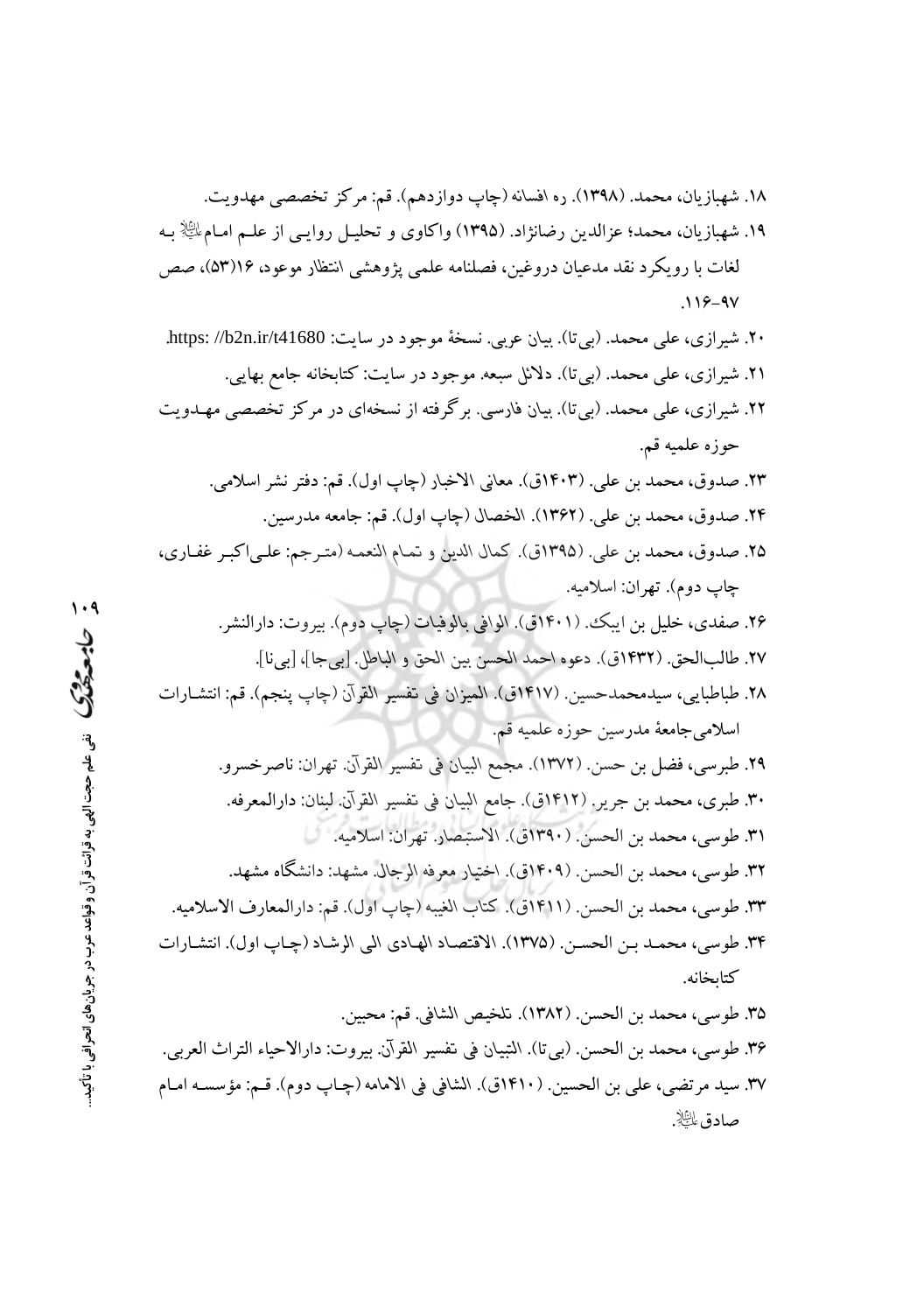۵۸. ابورغيف، علي. (بي تـا). الطريـق الـي الـدعوه اليمانيـه. نجـف اشـرف: انتشـارات انصـار امـام **مهدى ﷺ**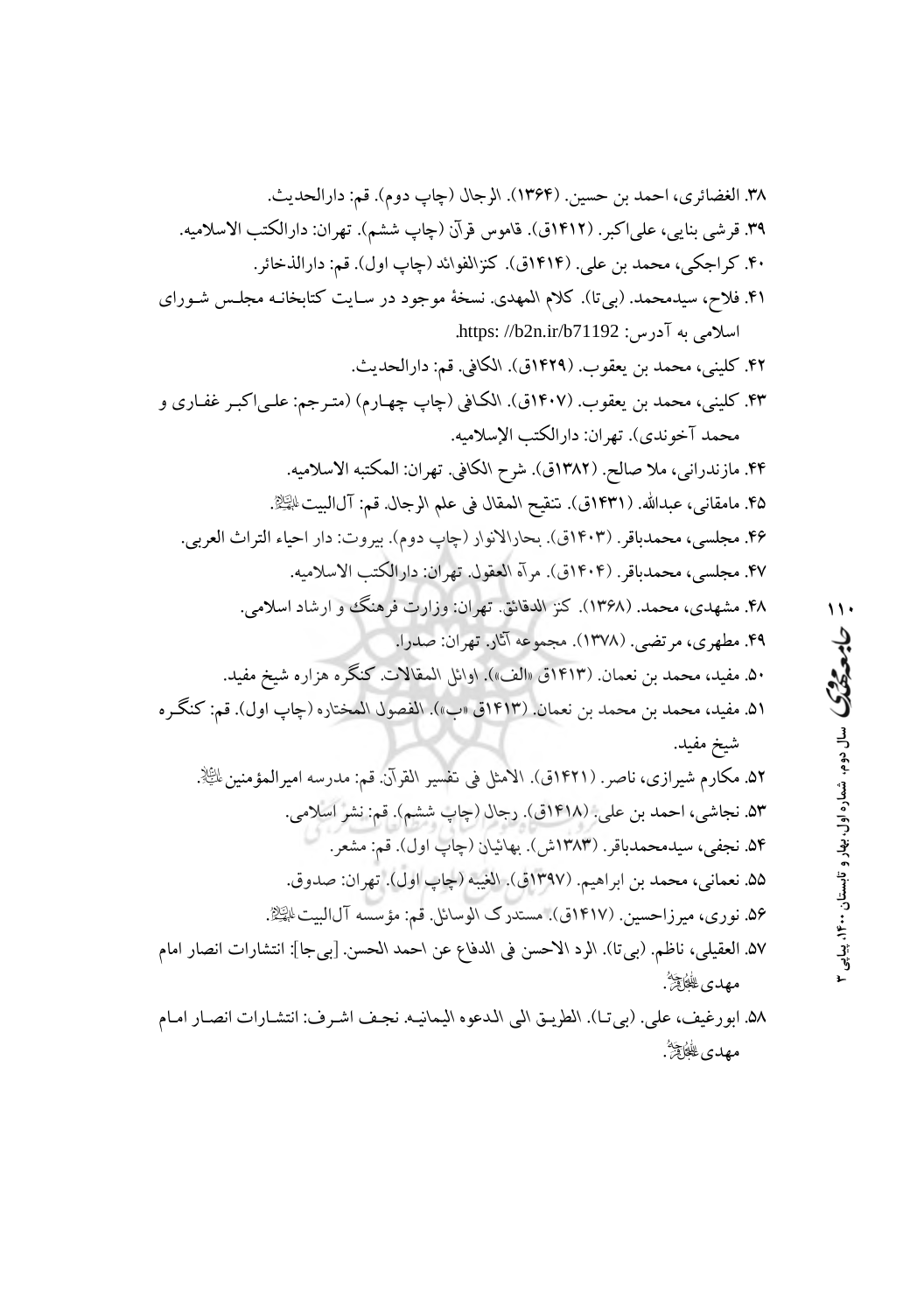#### **References**

#### \* The Holy Quran.

- 1. A group of authors. (1381 AP). *Imamate Studies*. (1st ed.). Mashhad: Razavi University of Islamic Sciences. [In Persian]
- 2. Abu Raghif, A. (n.d.). *al-Tariq ila al-Da'awah al-Yamaniah*. Najaf: Ansar Imam Mahdi Publications.
- 3. Afnanian, A. (n.d.). *The High Covenant*. from: <http://reference.bahai.org.>
- 4. Al-Aqili, N. (n.d.). *al-Rad Al-Ahsan an Ahmad Al-Hassan*. Ansar Imam Mehdi Publications.
- 5. Ale-Mohsen, A. (1434 AH). *Al-Rad al-Qasim*. (1<sup>st</sup> ed.). Najaf: Center for Specialized Studies for Imam Al-Mahdi. [In Arabic]
- 6. Al-Ghazairi, A. (1364 AP). *al-Rijal*. (2nd ed.). Qom: Dar al-Hadith. [In Persian]
- 7. Amin, S. M. (1403 AH). *A'yan al-Shia*. Beirut: Dar Al-Taarof. [In Arabic]
- 8. Basri, A. (2010). *al-Jawab al-Munir Ibr al-Athir*. Ansar Ahmad Ismail Publications.
- 9. Basri, A. (2010). *al-Mutashabihat.* Ansar Ahmad Ismail Publications.
- 10. Fallah, S. M. (n.d.). *Kalam al-Mahdi*. Available on the website of the Library of the Islamic Consultative Assembly at:<https://b2n.ir/b71192.>
- 11. Ghorashi Banaei, A. A. (1412 AH). *Quran Dictionary*. (6th ed.). Tehran: Dar al-Kotob al-Islamiyah. [In Arabic]
- 12. Hajami, H. (n.d.). *Towards deviation*. Qom: Research Center for Mahdism and Future Studies.
- 13. Heli, M. (1410 AH). *al-Sara'er al-hawi le Tahrir al-Fatawa*. (2nd ed.). Qom: Islamic Publications Office. [In Arabic]
- 14. Hor Ameli, M. (1418 AH). al-Fosul al-Muhimah fi Usul al-A'emah. (Takmilah al-Wasa'il)  $(1<sup>st</sup> ed.)$ . Qom: Imam Reza Institute of Islamic Studies. [In Arabic]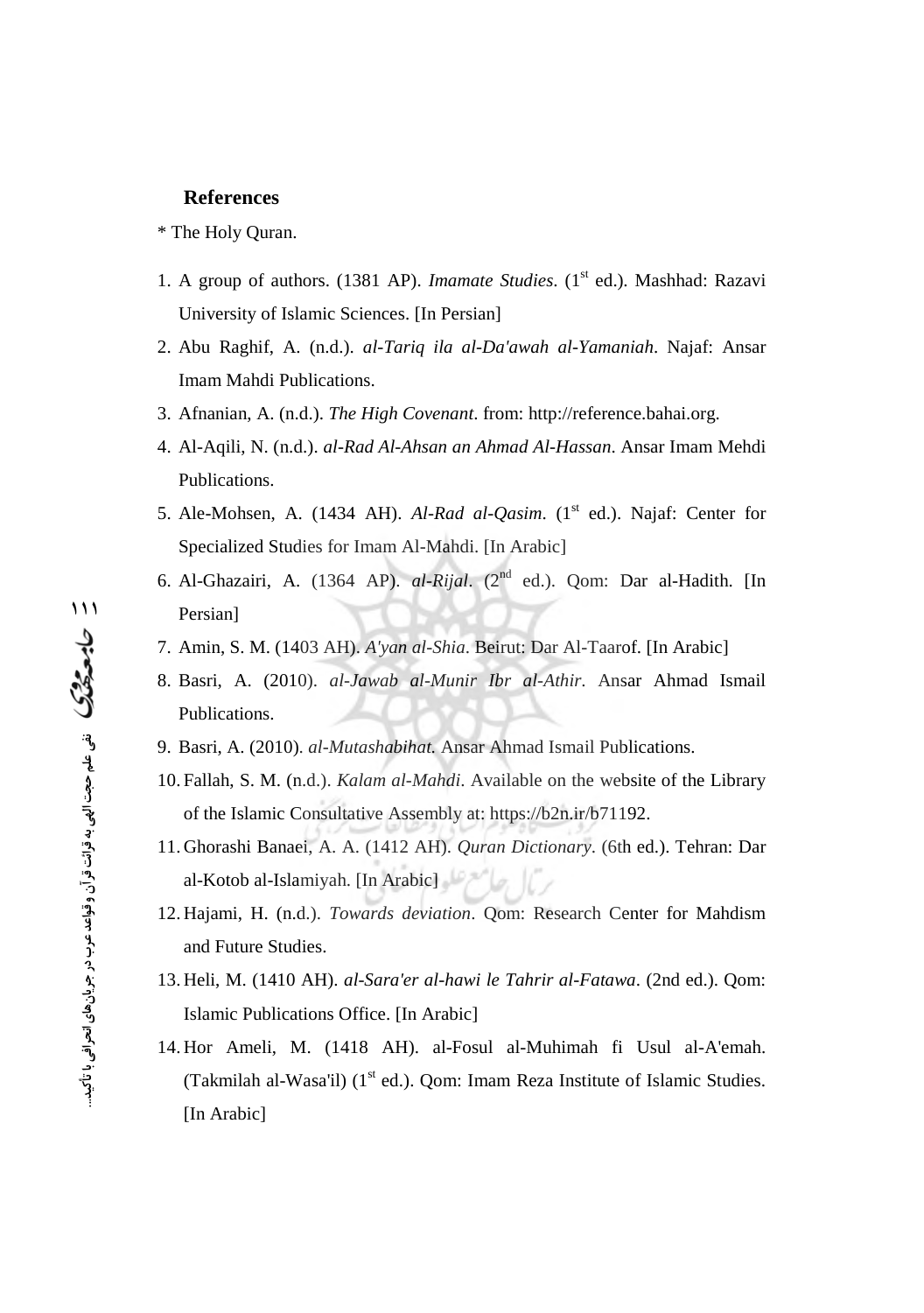- 15. Hosseini, M. (1418 AH). *al-Tadkirah be Ma'arifah Rijal al-Kotob al-Ishrah*. Cairo: Al-Khanji School. [In Arabic]
- 16.Ibn Fahd Heli, A. (1407 AH). *Idat al-Da'ei*. Qom: Dar al-Kotob al-Islamiyah. [In Arabic]
- 17.Ibn Manzur, M. (1414 AH). *Lisan al-Arab*. (3rd ed.). Beirut: Dar Sader. [In Arabic]
- 18.Ibn Taymiyyah, A. (1424 AH). *Majmu' al-Fatawa*. [In Arabic]
- 19.Javadi, A. (1382 AP). *The Qur'an is free from distortion*. Qom: Isra'. [In Persian]
- 20. Karajki, M. (1414 AH). Kanz al-Fawa'id. (1<sup>st</sup> ed.). Qom: Dar al-Zakhair. [In Arabic]
- 21. Koleyni, M. (1407 AH). *Al-Kafi*. (4<sup>th</sup> ed.) (Ghaffari, A. A., & Akhundi, M, Trans.). Tehran: Dar al-Kotob al-Islamiyah. [In Arabic]
- 22. Koleyni, M. (1429 AH). *al-Kafi*. Qom: Dar al-Hadith. [In Arabic]
- 23. Majlesi, M. B. (1403 AH). *Bihar al-Anwar*. (2nd ed.). Beirut: Dar Ihya al-Torath al-Arabi. [In Arabic]
- 24. Majlesi, M. B. (1404 AH). *Mir'at al-Uqul.* Tehran: Dar al-Kotob al-Islamiyah. [In Arabic]
- 25. Makarem Shirazi, N. (1421 AH). *al-Amthal fi Tafsir al-Qur'an*. Qom: Amir Al-Momenin School. [In Arabic]
- 26. Mamqani, A. (1431 AH). *Tanqih al-Maqal fi Ilm al-Rijal*. Qom: Alulbayt. [In Arabic]
- 27. Mashhadi, M. (1368 AP). *Kanz al-Daqa'eq*. Tehran: Ministry of Culture and Islamic Guidance. [In Arabic]
- 28. Mazandarani, M. (1382 AH). *Sharh al-Kafi*. Tehran: al-Maktabah al-Islamiyah. [In Arabic]
- 29. Mofid, M. (1413 AH). *al-Fosul al-Mukhtarah*. (1<sup>st</sup> ed.). Qom: Sheikh Mofid Congress. [In Arabic]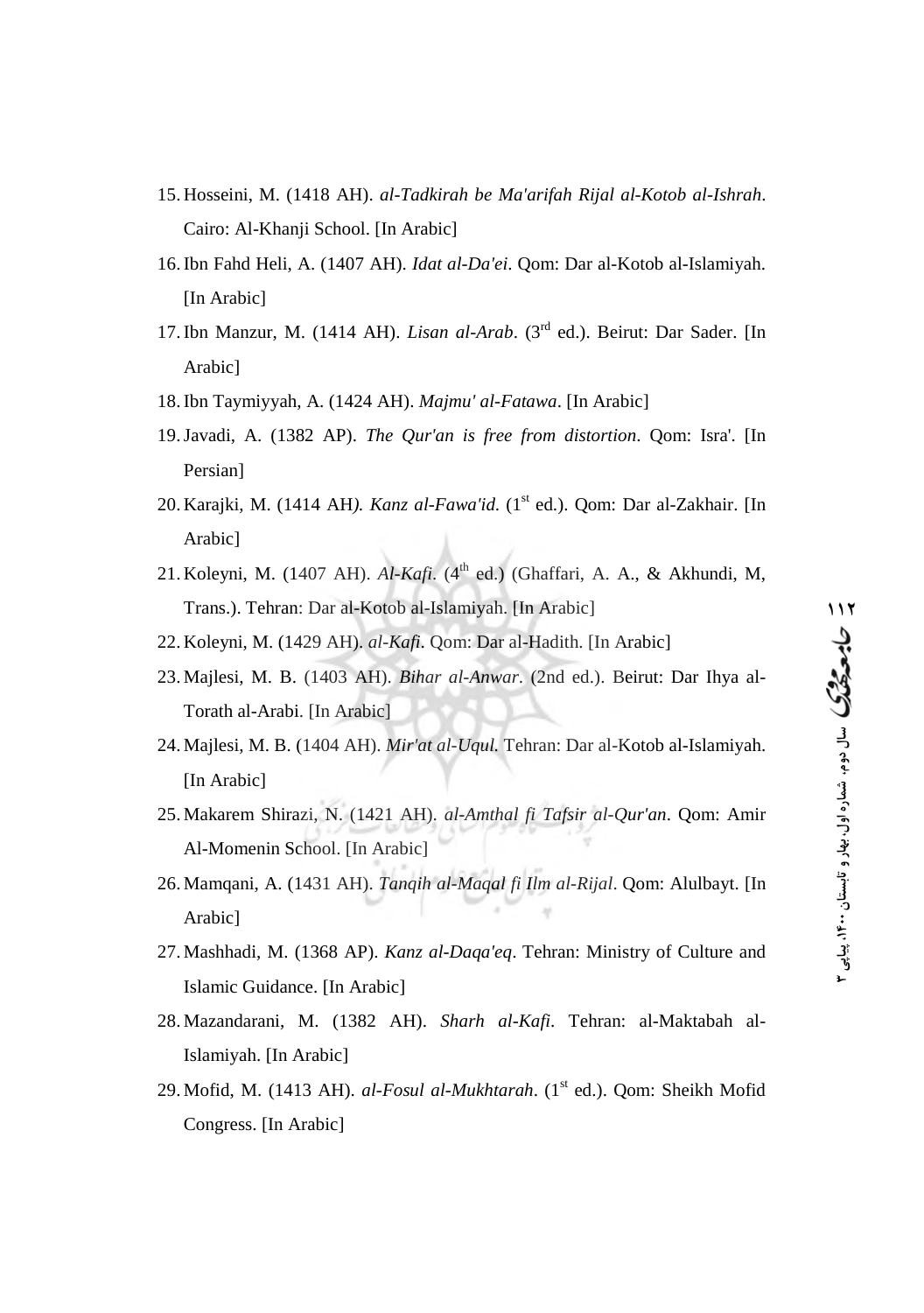- 30. Mofid, M. (1413 AH). *Awa'el al-Maqalat*. Sheikh Mofid Congress. [In Arabic]
- 31. Motahari, M. (1378 AP*). A collection of works*. Tehran: Sadra. [In Persian]
- 32. Najafi, S. M. B. (1383 AP). *Baha'is*. (1st ed.). Qom: Mash'ar. [In Persian]
- 33. Najashi, A. (1418 AH). *Rijal*. (6th ed.). Qom: Islamic Publications. [In Arabic]
- 34. Nouri, M. (1417 AH). *Mustadrik al-Wasa'il*. Qom: Al-Albayt Institute. [In Arabic]
- 35. Nu'mani, M. (1397 AH). *al-Qeibah*. (1<sup>st</sup> ed.). Tehran: Sadough. [In Arabic]
- 36.Ragheb Isfahani, H. (1412 AH). *Mufradat Alfaz al-Qur'an*. Beirut: Dar al-Shamiya. [In Arabic]
- 37. Saduq, M. (1362 AP). *Al-Khasal*. (1<sup>st</sup> ed.). Qom: Teachers Association. [In Persian]
- 38. Saduq, M. (1395 AH). *Kamaluddin va Tamam al-Na'amah*. (Ghaffari, A. A, Trans.). (2<sup>nd</sup> ed.). Tehran: Islamieh. [In Arabic]
- 39. Saduq, M. (1403 AH). *Ma'ani al-Akhbar*. (1<sup>st</sup> ed.). Qom: Islamic Publishing Office. [In Arabic]
- 40. Safadi, K. (1401 AH). *Al-Wafi be al-Vafa'iat*. (2nd ed.). Beirut: Dar al-Nashr. شوث كاه علوم السابي ومطالعات فرش [In Arabic]
- 41. Samani, A. (1382 AH). *Ansab.* (1<sup>st</sup> ed.). Hyderabad: Ottoman Encyclopaedia Assembly. [In Arabic]
- 42. Sayyid Murtadha, A. (1410 AH). *Al-Shafi Fi Al-Imamah*. (2nd ed.). Qom: Imam Sadegh Institute. [In Arabic]
- 43. Shahbazian, M. (1398 AP). *The Legend path.* (12<sup>th</sup> ed.). Qom: Mahdism Specialized Center. [In Persian]
- 44. Shahbazian, M.,& Rezanejad, E. (1395 AP) Analysis and Narrative Analysis of Imam Words with Words with the Approach of Criticism of False Claimants, *Journal of the Promised Waiting, 16*(53), pp. 97-116. [In Persian]